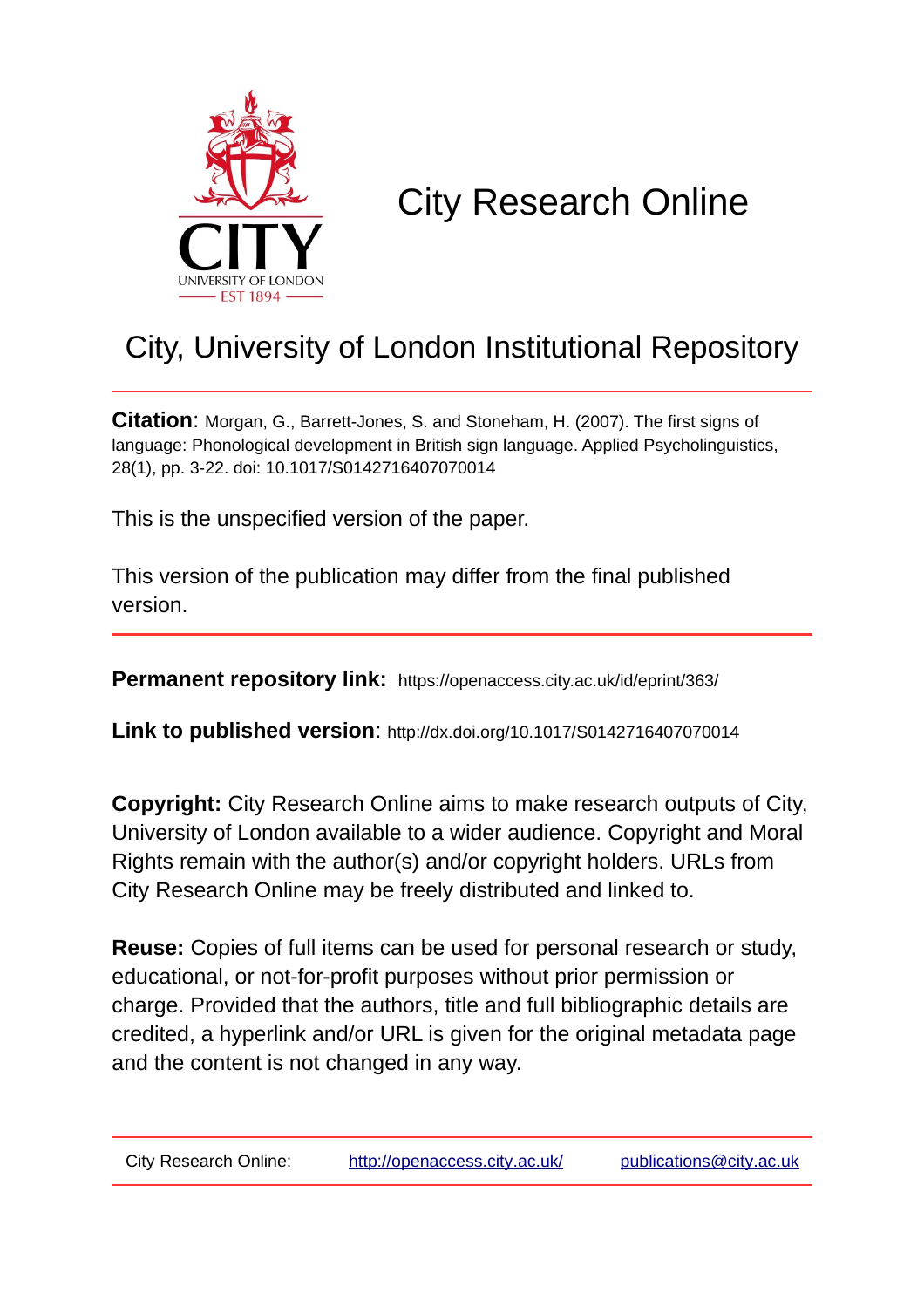## **The first signs of language: phonological development in British Sign Language**[∗](#page-41-0)

Gary Morgan, Sarah Barrett-Jones & Helen Stoneham

City University, London

Corresponding author: Dr. Gary Morgan Language and Communication Science City University, London Northampton Sq, London, EC1V0HB Tel: (020) 7040 8291 Fax: (020) 7040 8577 Email: g.morgan@city.ac.uk Short title: First signs of language

**Key words: Sign language development, phonological processes, modality**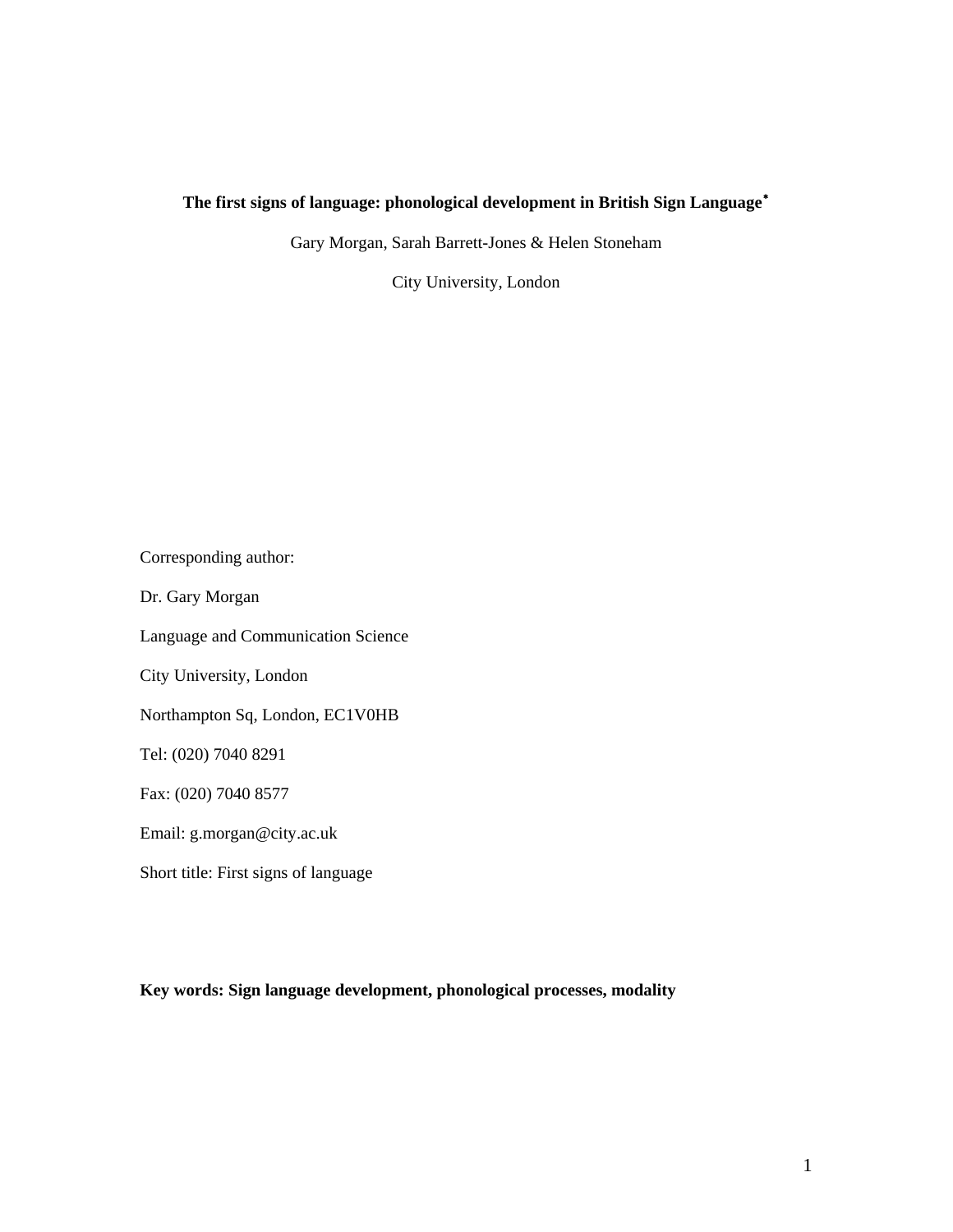## **Abstract**

A total of 1018 signs in one deaf child's naturalistic interaction with her deaf mother, between the ages 19-24 months were analysed. This study summarises regular modification processes in the phonology of the child sign's handshape, location, movement and prosody. Firstly changes to signs were explained by the notion of phonological markedness. Secondly, the child managed her production of first signs through two universal processes: structural change and substitution. Constraints unique to the visual modality also caused sign language specific acquisition patterns, namely: more errors for handshape articulation in locations in peripheral vision, a high frequency of whole sign repetitions and feature group rather than one-to-one phoneme substitutions as in spoken language development.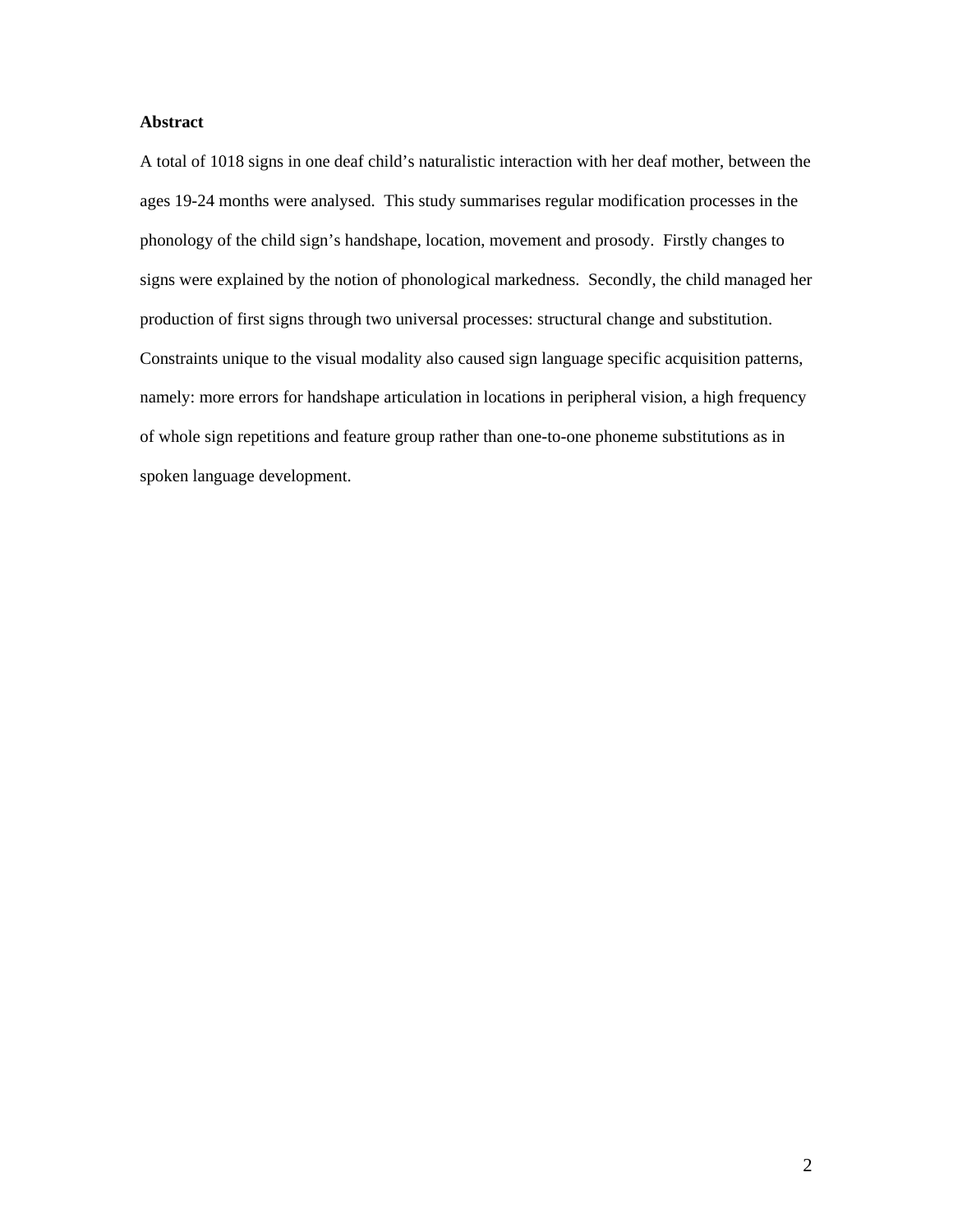## **The phonology of sign** [1](#page-41-1)

The first linguistic descriptions of American Sign Language (ASL) by Stokoe, Casterline & Croneberg, (1965) and Klima & Bellugi (1979) showed that meaningful signs could be broken down into meaningless smaller handshape, movement and location segments. Just as minimal pairs in spoken languages differ by one phoneme only e.g. [ki] vs. [ti], the same is true of signs that differ in only one segment. For example, the BSL signs NAME and AFTERNOON have the same handshape and outward movement, but differ in the location (the hand moves from the forehead in NAME and the chin in AFTERNOON).

--Insert Figure 1 about here--

The movement and location segments of a sign can also be characterised as containing sets of minimal meaningless features. In spoken languages consonant segments can be specified as coronal or labial while in sign the location segments can be specified as being, for example at the forehead, chin, shoulders or chest. How a sign language organises these phonological segments and features into a hierarchical feature geometry is captured in one theory of ASL phonology: the 'Prosodic Model' (Brentari, 1998). Hierarchical organisation in the Prosodic Model underlies how phonological markedness of form is determined. The term markedness has many different interpretations within linguistic theory. Here 'marked' refers to the most complex segments (i.e. the most numbers of features). Markedness also refers to the set of least commonly occurring forms in the language. Conversely 'unmarked' forms are phonetically and phonologically simple and are the most frequently occurring in the language.

#### *Handshape.*

In the Prosodic Model, handshapes are represented in terms of a hierarchy of selected phonetic features (such as which fingers get extended or flexed and how contact between fingers is made). In spoken language, marked sounds (e.g. nasal vowels) are less common and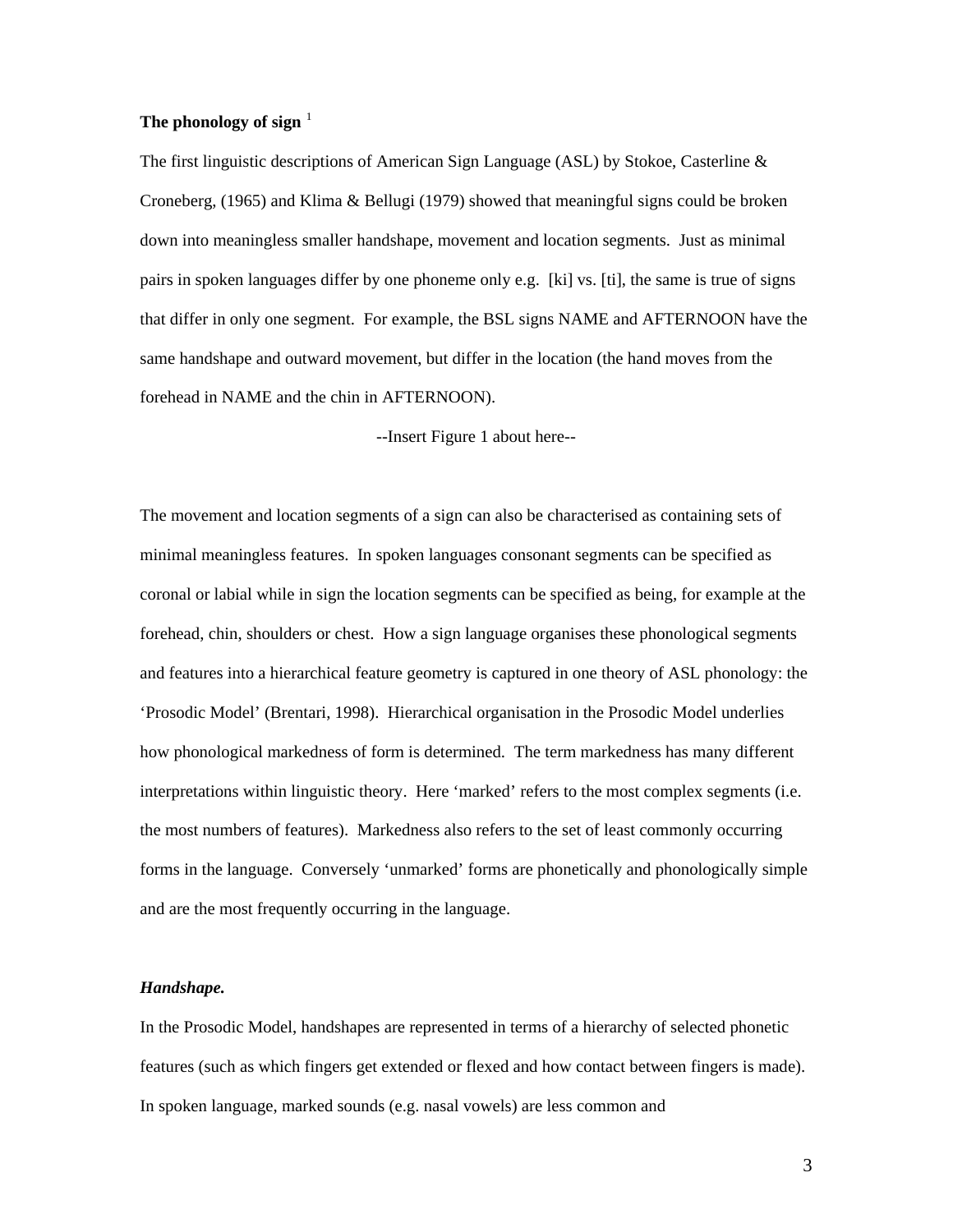acoustically/articulatorily more difficult than others (e.g. oral vowels). In a sign, different handshapes will select a differing number of features, which determines the markedness of particular handshapes. Marked handshapes are more phonologically complex (i.e. contain the greatest number of selected features) than unmarked as well as being motorically more difficult. Unmarked handshapes involve the fewest number of selected features. For example the index finger point handshape (*G*) has only two features: a value for which of the fingers are selected (one index finger) and a value for the flexion of the non-selected fingers (all flexed). A marked handshape, such as one where the thumb, index and middle finger are extended (*v + thumb)*, requires more selection of features in its phonological representation. Unmarked handshapes appear most often in the lexicons of the world's different sign languages. For example the handshapes flat hand (*B*)*,* open hand (*5*)*,* fisted hand (*A*) and *G* are found in 50% of all BSL signs (Sutton-Spence & Woll, 1999 p162). Additionally some researchers include a relaxed open hand handshape *(lax-5)* in the unmarked class with no overt formational features (Meier, 2005).

#### *Movement.*

Signs differ in their path of primary movement. For example, the BSL sign SAD is produced with a straight path down, while the sign FARM has a curved path. Signs also vary in whether the movement takes a simple linear path (e.g. RENT moves forward and backwards in a straight line) or a more complex circular path (e.g. SHEEP). These last two types of movement (circular versus linear) differ in their motoric difficulty also. The development of the motor coordination needed to move the hands in straight lines or circles will play some part in how these components are learned by children.

A sign may have no path movement itself but will incorporate a hand-internal movement, such as open-closes, finger flicks or rubs (e.g. UNDERSTAND, LIGHT and DUCK). More phonologically and phonetically complex signs have these secondary hand-internal movements in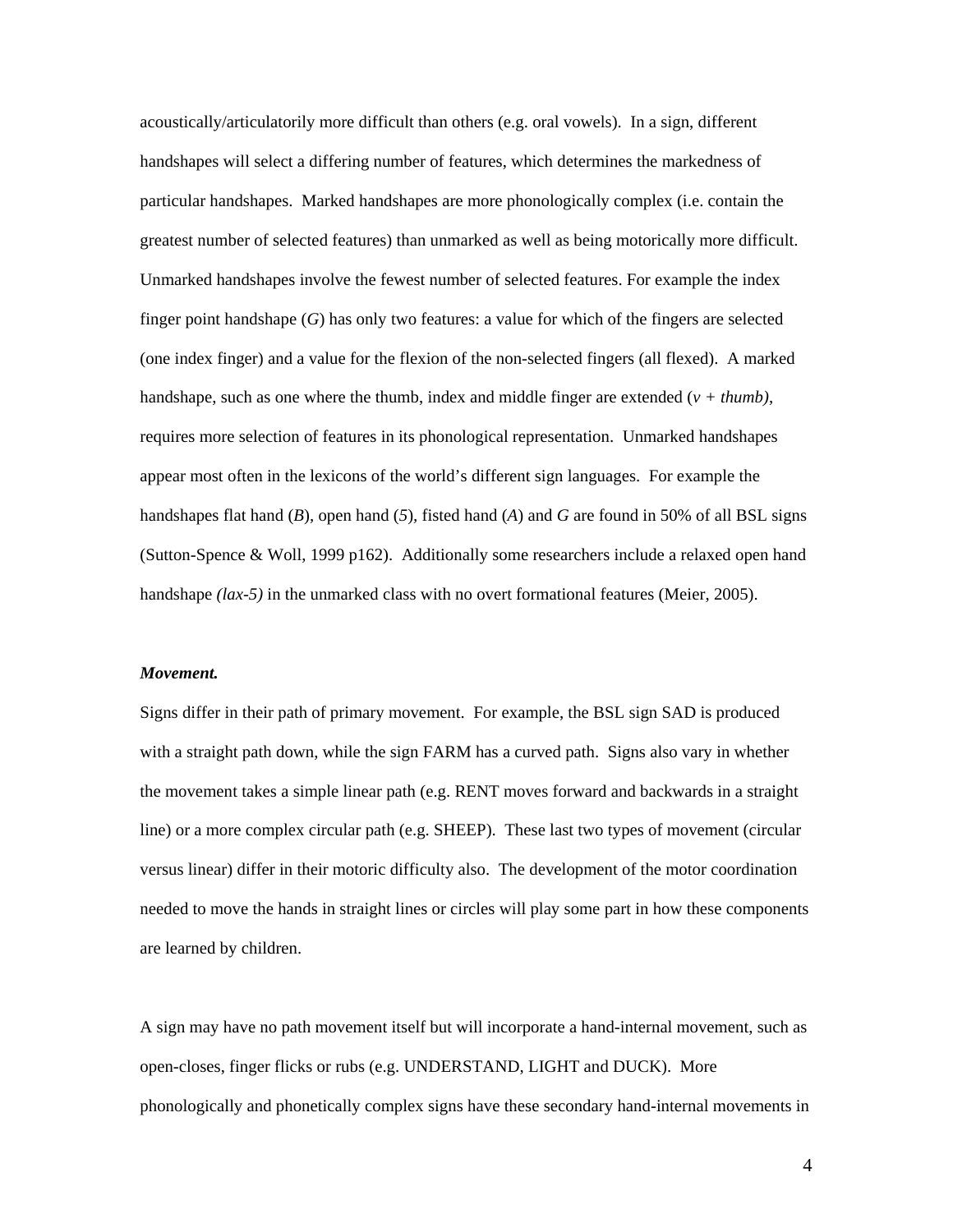addition to their primary path movement. As the sign moves along a path, the hand also makes a secondary movement. The prosodic timing of these movement combinations is important, as the hand-internal movement is often reduplicated and spread throughout the sign's movement rather than at the start or end of the sign. For example, in the sign FIRE the hands move up and down while simultaneously the fingers wiggle several times during the sign's movement. These signs are made up of two movement features: a path and a hand-internal change (which is sometimes reduplicated). In the Prosodic Model different movements are made up of a combination of hierarchical features in a similar way to the phonological representation of handshapes, allowing markedness of movement to be represented. Signs with simultaneous path and hand-internal movements would be represented as the most marked forms in this model. There is no process directly comparable to simultaneous path and hand-internal movement of hands in spoken language phonology. Spoken words can have several elements produced in close proximity as for example in consonant clusters. Perhaps more comparable are spoken words with simultaneous features such as nasality or retroflexion.

#### *Location.*

Many signs are formed in a neutral location in front of the signer but signs also contrast with each other in where they are located on the body (see the minimal pair NAME and AFTERNOON). In the Prosodic Model a sign is specified first for one of three planes in sign space, then its region on or around the body and finally for eight place distinctions (forearm, elbow shoulder etc) at each region (Brentari, 1998). Currently it is not clear in the Prosodic Model how markedness of different place distinctions can be predicted. The production complexity of different signs at different locations is also relevant, for example in BSL there is a fine-grained minimal pair distinction between the mouth and chin location in the signs JEALOUS and CHOCOLATE respectively. Signers spend most time looking at the lower face of their conversation partner during interaction (see Agrafiotis et al, 2003; Siple, Hatfield & Cacamise; 1978)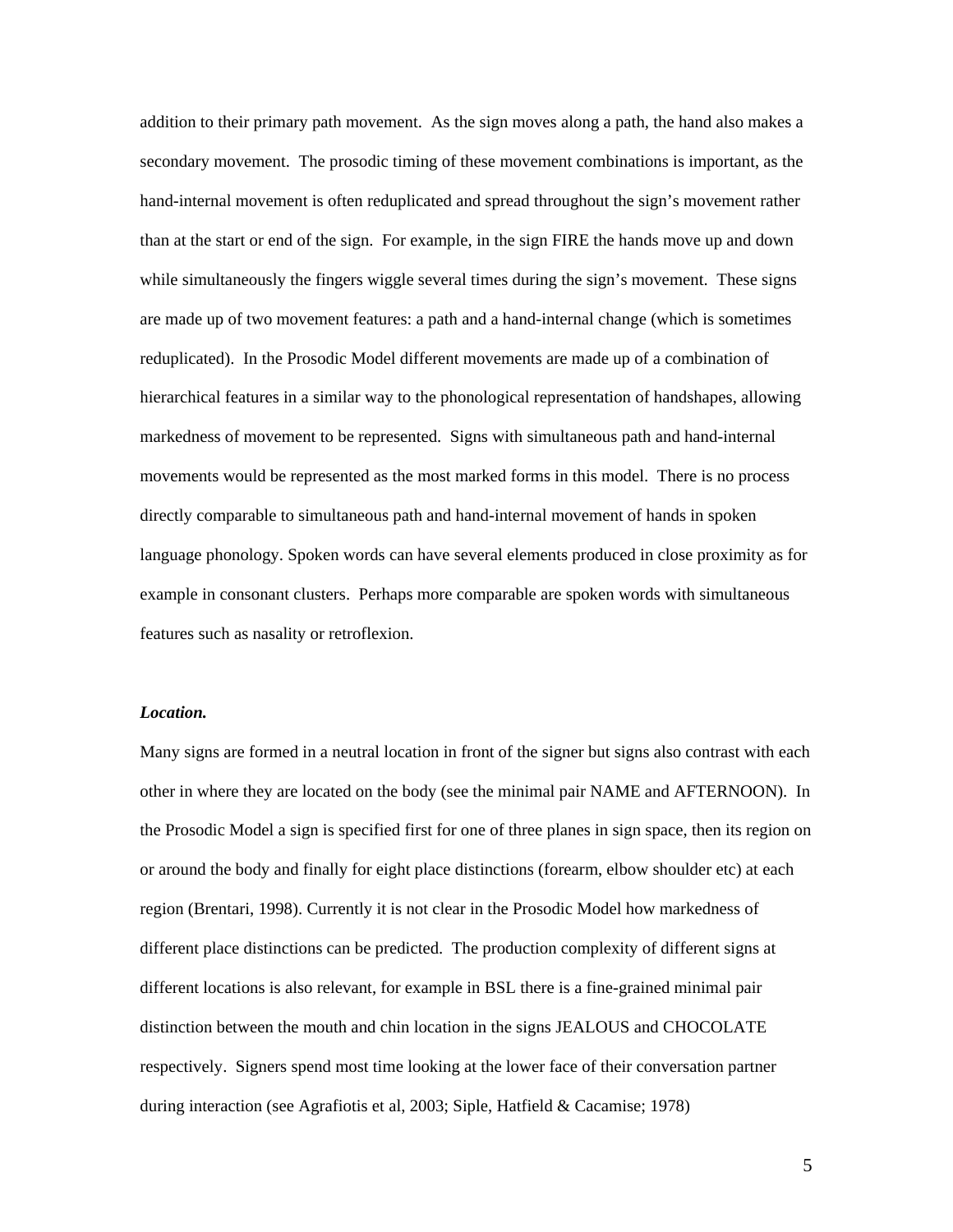## *Prosodic patterns.*

Prosody consists of intricate patterns of rhythmic and intonational structure. The study of sign language prosody is less well documented than the phonological and syntactic levels but some studies have proposed that sign languages exploit sets of regular prosodic features. Nespor & Sandler (1999) found the following phonetic correlates to the phonological phrase: reduplicated final signs, holds at the end of the final sign, or pauses after the last sign of the phrase. As part of the prosody many signs are also produced with an identical reduplicated movement e.g. DOG, BROTHER or SCHOOL. A difference between signs and words is that the majority of signs are monosyllabic (bysyllabic signs occur but are less frequent). Different theories argue that like all spoken words, signs must consist of at least one syllable and specifically for sign this must be a movement of some type (e.g. Sandler, 1989; Brentari, 1998). In spoken languages, monomorphemic words with reduplicated identical syllables (e.g. [m $\Lambda$ m $\Lambda$ ]) are far less common than in sign languages (Channon, 2002; MacNeilage & Davis, 2000, Meier, 2005).

The prosody of the sign is thus based on both the timing of the sign's complete articulation from beginning to end (including reduplications and holds) and the fixed ordering of different segments within the movement. A common pattern in spoken words is for vowels and consonants to be articulated in slots in the prosodic structure in a fixed order with different lengths of time for each slot. One striking aspect of sign language prosody is that the different phonological segments get expressed simultaneously. Signers do not first fully articulate the handshape and then move the sign instead both elements are produced simultaneously. This coordination of elements contrasts with spoken words which have clear linear segmental structure.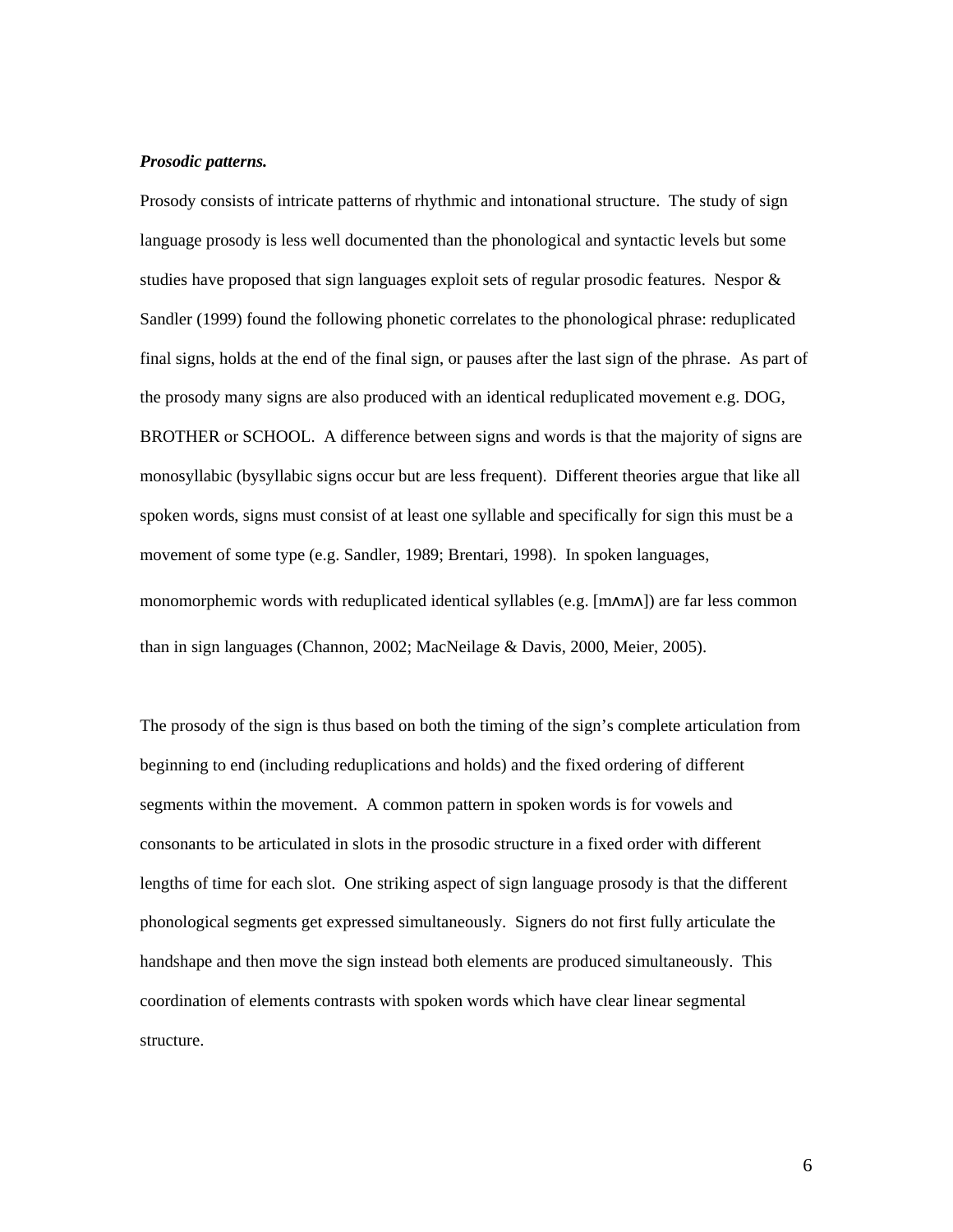#### **The acquisition of sign language phonology**

Most previous research on sign development at the level of phonology has been carried out on ASL e.g. McIntire (1977), Boyes-Braem (1990), Marentette & Mayberry (2000); Meier, et al (1998), Meier (2005). In contrast there have been very few studies of the adult phonology of BSL (Brennan, 1984) or its development (Carter, 1983; Harris, et al 1989; Clibbens & Harris, 1993). Clibbens and Harris (1993) following McIntire's work on ASL, suggested that the differences between children's early signs and the adult sign target, might be the result of modification processes akin to those proposed for children's spoken language development. Studies of the development of different sign languages have reported that children produce more errors in the production of handshapes than for the movement and location segments and that the first handshapes in children's signs are the unmarked kind (ASL: Siedlecki & Bonvillian, 1997; Marentette & Mayberry, 2000; Cheek et al, 2001; BSL: Clibbens & Harris 1993; Brazilian Sign Language: Karnopp, 2002; Norwegian Sign Language: von Tetzchner, 1994; Finnish Sign Language: Takkinen, 2003).

For BSL, Clibbens & Harris (1993) reported that the child in their study used only the *A* and *5* handshapes until 19 months, after which she added the *G* handshape. In naturalistic signing the child replaced the marked handshapes in the target with unmarked handshapes in her production. In spoken language development children replace adult target sounds not yet mastered, with sounds already part of their productive speech. Children also begin with the simplest and most unmarked speech sounds and then gradually extend their repertoires (Locke, 1990; Vihman, 1996). Children do however sometimes produce a sounds in one word but not in another suggesting ease of articulation is not the whole story (Smith, 1973). Each modality provides different solutions for how first signs or words get produced during this stage. In speech development, substitutions are created through several processes including: fronting, stopping and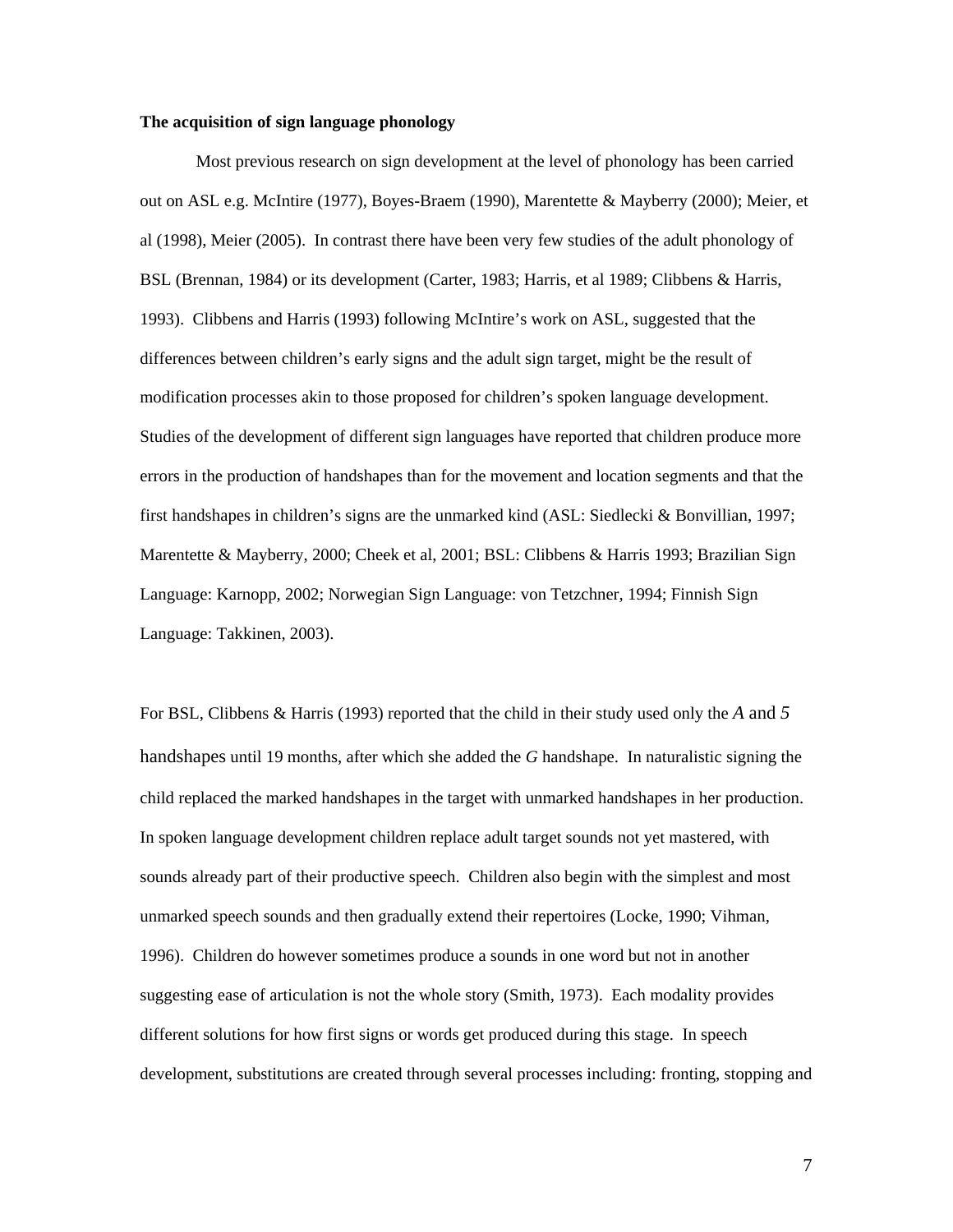gliding. In sign, the development of the marked handshapes requires increasingly independent operation of individual fingers. Boyes-Braem (1990) proposed handshape errors were caused by the culmination of several factors rather than just fine motor control. She argued that across all sign languages, patterns of handshape development could be predicted by the motoric and phonological complexity of the sign, as well as the availability of visual and tactile feedback during production. Visual feedback is also involved in spoken language development where children need to see mouth patterns to distinguish between similar speech sounds (e.g. Mills, 1983). Because of the modality, visual feedback may play more of a role during sign acquisition than in speech.

The literature on children's motor development suggests extralinguistic factors may play a role in signing children's articulation of different types of signs. In all children's motor development, the reduplication of cycles of movement or stereotypes (rocking, waving, kicking etc) is a common occurrence (Thelen, 1979). The emergence of an adequate timing control mechanism is essential to the development and learning of such rhythmic coordinated actions. Reduplication is considered an important cue in monitoring the timing of these types of movement cycles (Thelen, 1995). Another important motor development is the ability to inhibit movement. Children during the first 12 months of life have difficulty inhibiting the action of one hand when the other hand is moving, as seen in their early reaching and placing of objects. A final component that needs to be considered is proximalisation. This process is again typical in children up to 12 months of age and describes infants as first having control of those limb joints closest to the torso (e.g. the shoulder or elbow). During maturation the child develops control of more distant joints but before this happens movements that are normally carried out on distal joints (e.g. writing) may incorporate proximal joints shoulders and elbows (Gesell & Thompson (1934).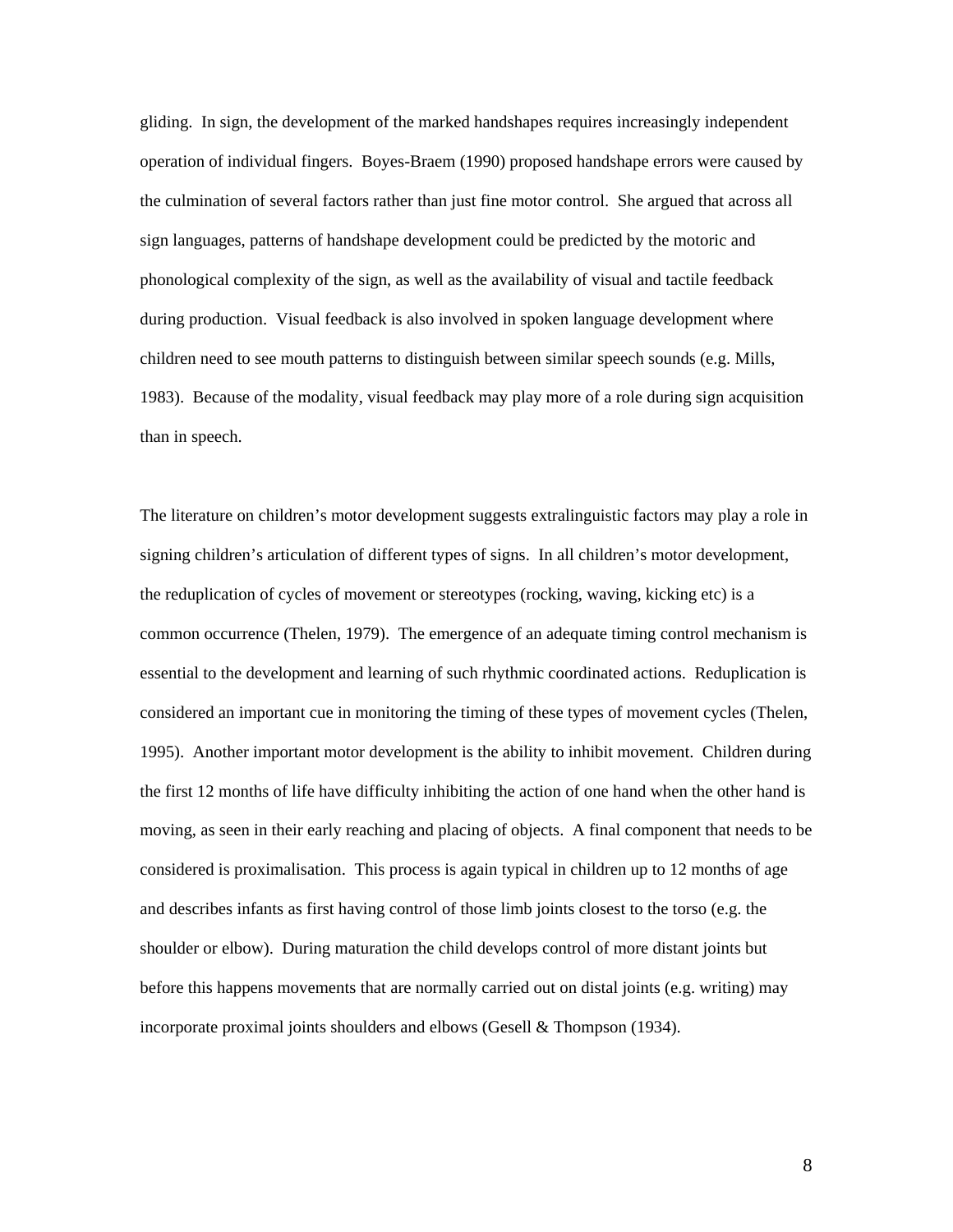Cheek et al, (2001) reported that during the first 18 months of ASL development, hand-internal movements (wiggles, rubs etc) are either displaced to different locations or likely to be deleted altogether (see also Meier, 2005: 217-218). Location causes children fewer linguistic problems than handshape and movement. However signs located on the face and head where phonological contrasts are fine-grained, continue to cause problems after 24 months (Siedlecki & Bonvillian, 1993; Juncos et al, 1997; Marentette & Mayberry, 2000). In spoken language, speech contrasts that require subtle changes in place of articulation e.g.  $/f$  and  $/\Theta$  are difficult to master at the start of development. Despite the difficulty in getting target locations on the face correct, signs located on the face and head are very prevalent in first signs (the other location being in front of the body), so much so that the head and face are sometimes used as replacements for other locations (Conlin et al, 2000). The head and face may give the child more salient information through tactile feedback as to where the hands are. These parts of the body may also be more salient in children's developing body schema (e.g. Butterworth, 1992). There have been very few studies of children's development of the prosodic properties of sign language (Hamilton, 1986; Seidl et al, 2004). Over-reduplication of signs by children is a common occurrence through the addition of reduplications to single-movement and multiple-movement signs (Meier et al, 1998; Cheek et al, 2001). Clibbens & Harris (1993) noted that children sometimes improved on a sign form, making it more like the adult target, over the series of additional reduplications.

Turning to the present study we ask how theoretical models of sign language phonology shed light on developmental data and also how developmental processes in children's first signs compare with those previously described for the development of first words.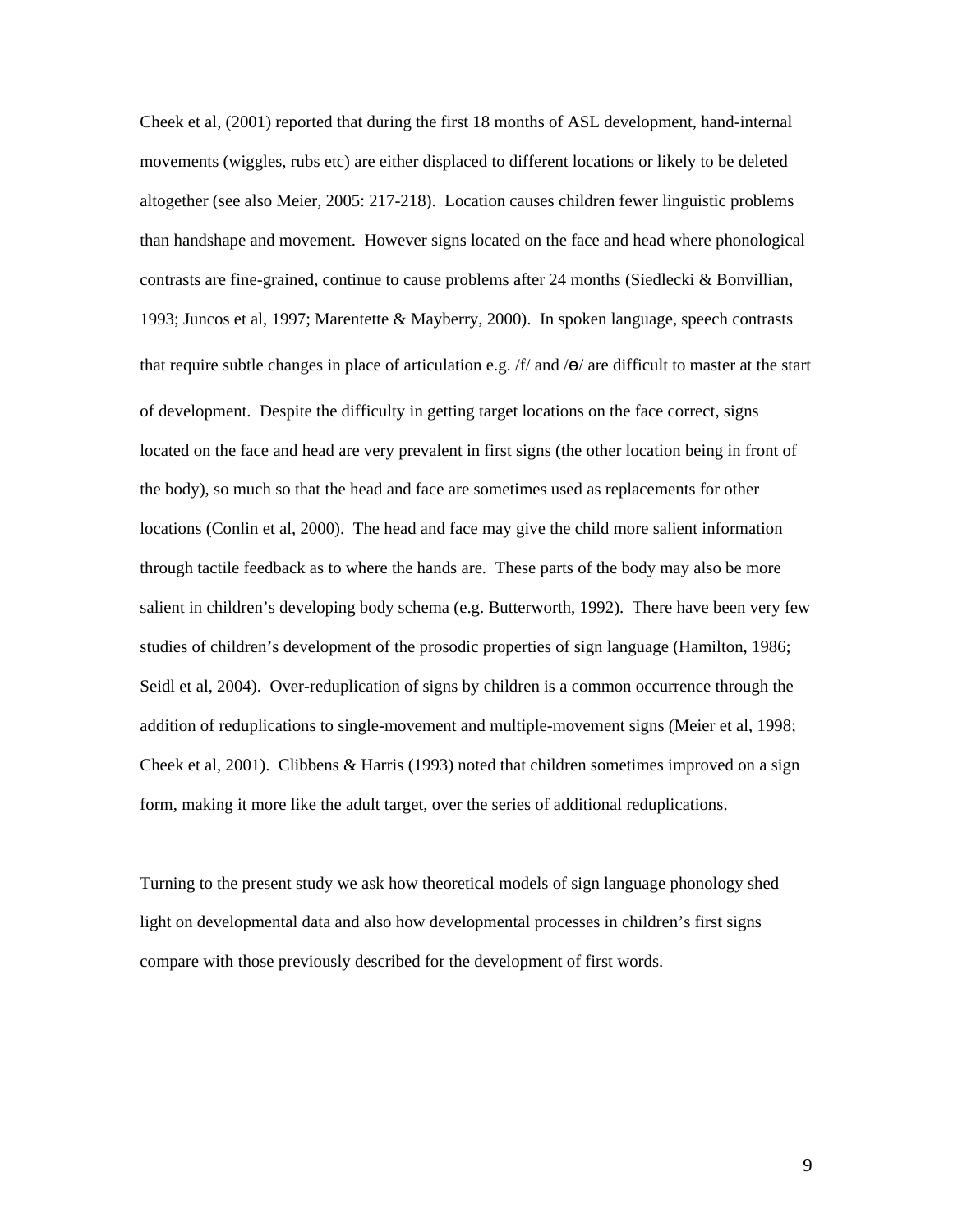#### **Method**

#### *Subject*

Gemma is a deaf child of deaf parents and at the time of data collection had no other siblings. All of Gemma's grandparents are hearing. She was identified as deaf in the first weeks of life through targeted screening. This meant that her parents knew from the outset that their child was deaf and used BSL with her from birth onwards. At the start of data collection Gemma was 19 months old and had attended a private nursery 3 days a week from the age of 6 months. The staff had a developing vocabulary of BSL signs and used these to communicate with Gemma. Although there are no available norms for BSL development for a child of this age, her language at 19 months was similar to other reported studies for same age deaf children learning ASL (e.g. Newport & Meier, 1985) and also similar to typically developing hearing children acquiring spoken language. Gemma received regular assessments by speech and language therapists who reported no intellectual or social impairments.

#### *Data collection and coding*

Gemma's signing between the ages 19- 24 months was recorded in the family home with 19 recordings each of 50 minutes. The language sample consisted of a total of 1018 sign tokens. All of this data were based on naturalistic interaction between the child and her mother in free play. A general methodological issue in sign language acquisition research is what should be counted as a sign and what is non-linguistic gesture (see Meier & Newport, 1990; Volterra & Erting, 1994). We adopted the Casey (2003) definition of a sign whereby manual productions are evaluated on form (how close to target); semantic content (used in semantically appropriate ways); linguistic content (combined with other linguistic devices e.g. pronouns, negation etc); the child's age (by 18 months most native signers have an established vocabulary) and native signer intuition (see Vihman & McCune, 1994 for similar criteria used in spoken language research).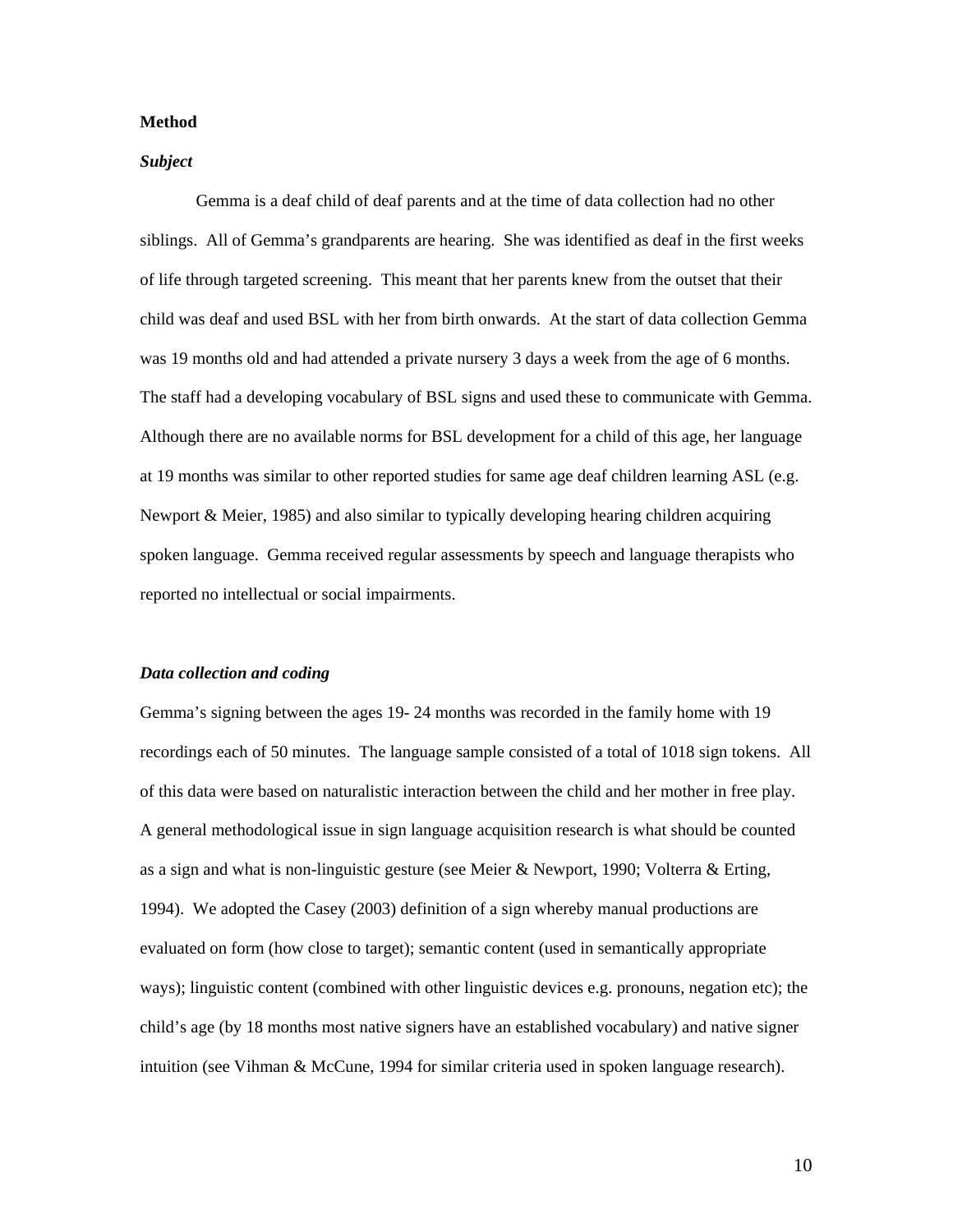All signs were compared with the mother's input to Gemma as the target. Data coding took place in two rounds. First all possible signs were identified with times on the videotape recorded. Once the child's signs were identified, they were then described with respect to the three main phonological segments (handshape, location and movement) as well as coding for the timing and reduplication of the sign.

Any differences between the adult target and the child's sign were noted using a written shorthand description of the child form.<sup>[2](#page-41-1)</sup> Coding of handshape features was based on Kyle  $\&$ Woll (1985) and throughout the coding of handshape description was phonologically based (e.g. more similar to a *5* handshape than a *B* handshape). Codes were used that most matched the child's form rather than creating extra phonetic labels for every possible configuration between a *5* and a *B* handshape. For example, the mother's sign BIRD is produced with an index finger and thumb closing movement at the nose (like the action of a beak opening). In the child's production there were several differences to this target, which were recorded as in table 1.

--Insert Table 1 about here--

As convention, inter-coder reliability was carried out on 10% of the data and agreement was established at over 80%. Coders discussed any disagreements until a consensus was reached. If this was not possible the form was discounted.

## **Results**

#### *Handshape development.*

There were 416 recognisable signs produced with an un-adult like selection of handshape (41% of total corpus). The number of occurrences of different handshapes varied greatly across the child's data (between 2 and 201 tokens). Several attempted target handshapes were never used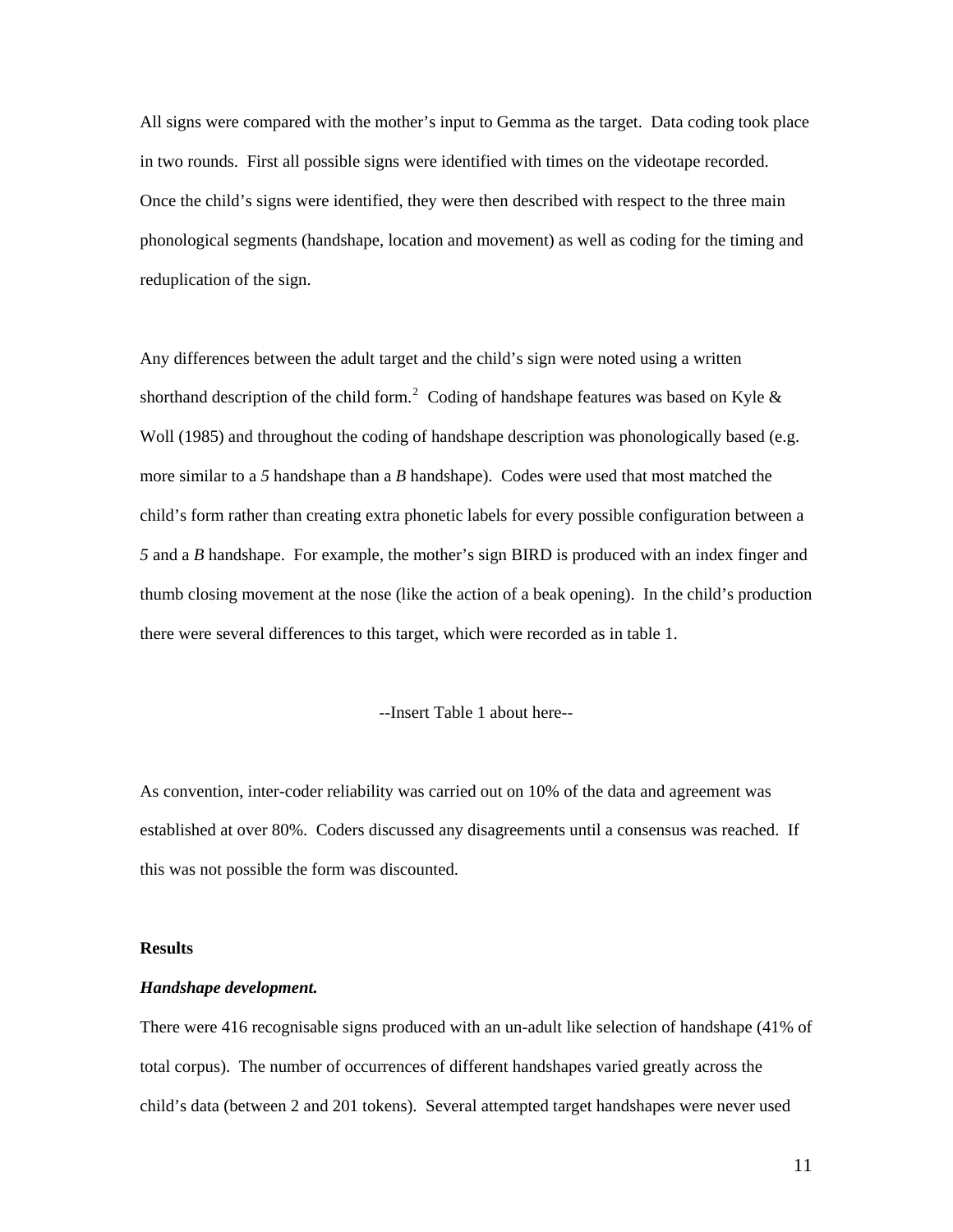appropriately by the child during the period of data collection (e.g. *W,Y,F* and *I*). Figures for each type of handshape are shown in Table 2.

## --Insert Table 2 about here--

The unmarked BSL handshapes (*G, A, B, 5*) and the neutral handshape (*lax 5*) were the most frequently attempted (57%) and produced most appropriately by the child (42-72% correct). It was not the case that there were one-to-one substitutions of handshapes e.g. *G* always for *H*. Substitutions fell within groups (e.g. *5* and *A* for *O, A* and *B* for *I*). This pattern is shown in Table 3.

--Insert Table 3 about here--

## *Movement development.*

Gemma changed the target movement of her signs in three ways: a) by using a different path of movement (e.g. linear instead of circular), b) by changing the sign's hand-internal movement (e.g. a target finger flick changed to an open-close) and c) by changing the combination of path and secondary hand-internal movements e.g. producing one but not the other or producing both but not simultaneously). Each of these is described in turn.

## PATH CHANGES

There were 462 signs with changes in the movement (45% of total). Signs with complex circular movement were produced least accurately across the data. Table 4 shows the range of movement paths that Gemma used in her first signs, as well as the frequency and appropriateness of each movement.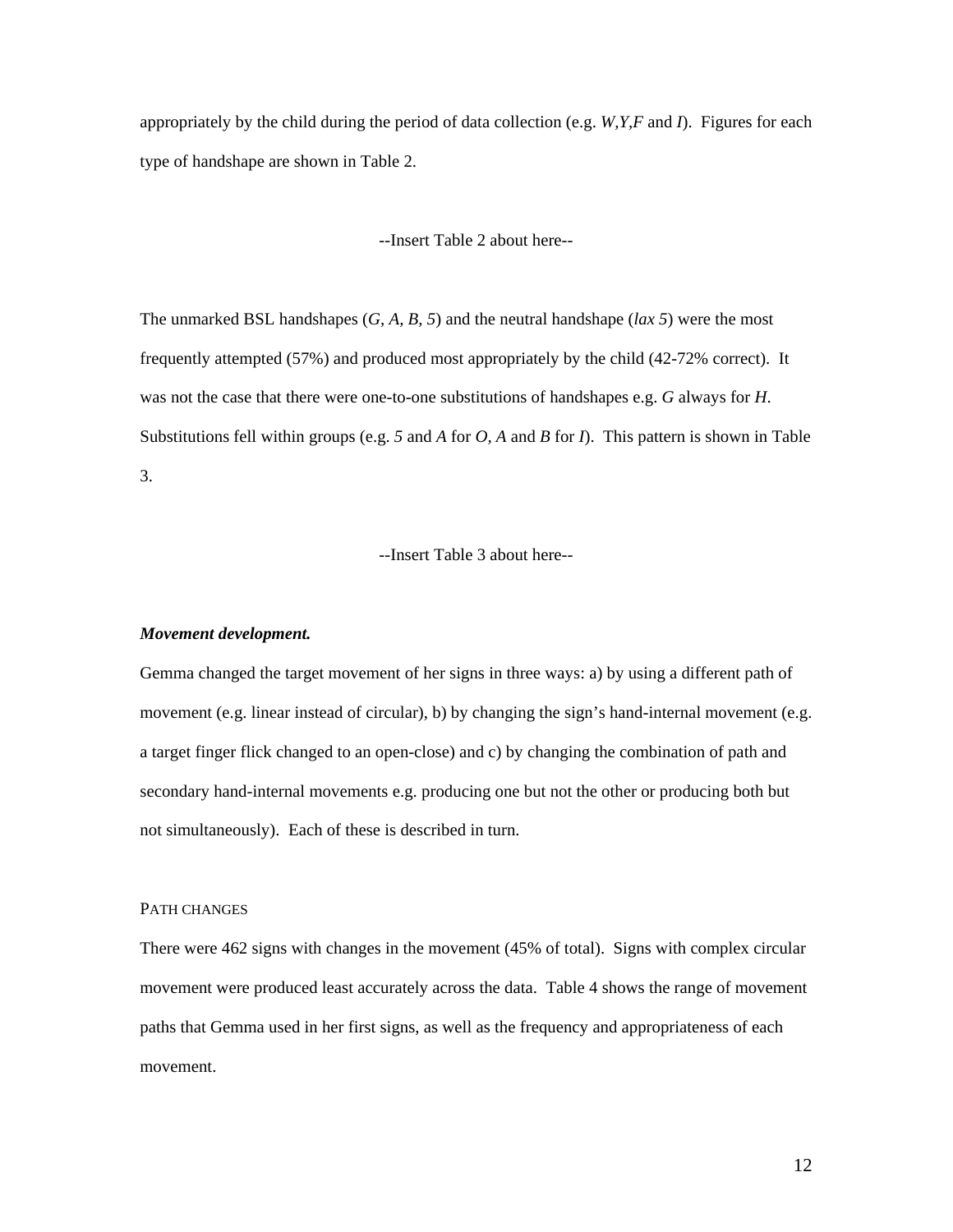--Insert Table 4 about here--

#### PRIMARY HAND-INTERNAL MOVEMENT CHANGES

There were 198 signs in the corpus that required a primary hand internal movement but no path movement. Nearly half of these (92) were produced differently to the adult target by the child. The most frequent type of target hand-internal movement attempted was open-close, but the hand-internal movement wrist-bend was most accurately used by the child. Child errors were through omissions, proximalisations and substitutions. Gemma's overall use of hand-internal movements is shown in Table 5.

--Insert Table about 5 here--

## PATH AND SECONDARY HAND-INTERNAL MOVEMENT COMBINATION CHANGES

Gemma attempted 118 signs that required a simultaneous path and hand-internal movement. In 100 of the signs, Gemma made an error compared with the adult target and the rest were produced correctly. The errors types observed were through the child: a) producing the two components sequentially rather than simultaneously (17%), b) producing one movement appropriately but not both (only path 29%; only hand-internal 36%) or c) producing both components inappropriately (18%). The numbers of signs produced with different types of errors are shown in Figure 2.

--Insert Figure 2 about here--

## *Location.*

This was the most accurate part of the child's signs and produced with only 25% errors or 255 signs. This is somewhat higher than in reported ASL data (e.g. Marentette & Mayberry 2000).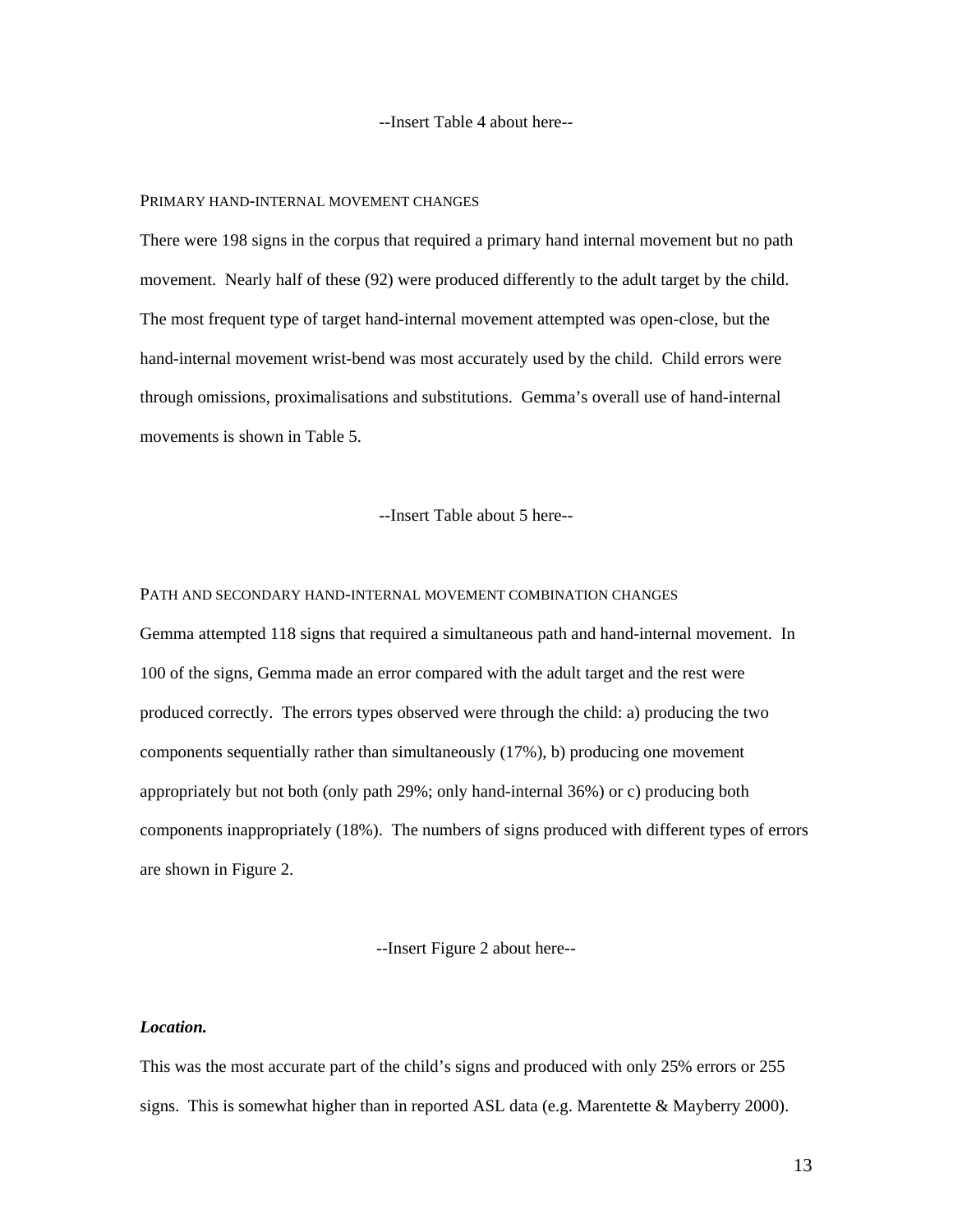Within these 255 sign errors, 71% were through enlargement of the location from the target to the child form e.g. from the temple to the cheek. Withstanding only a 25% error rate, difficulty in getting the location correct varied systematically. The neck with a small size of target space and minimum visual feedback for the child was the most difficult (84% errors). See Figure 3.

--Insert Figure about 3 here--

#### *Prosodic structure*

#### **REDUPLICATION**

Many of Gemma's signs were produced with the un-adult-like addition of reduplication (47%). Signs that in the adult target had one movement e.g. TABLE were produced with several movements. Similarly signs that in the adult target had two or three identical movements e.g. HORSE or BIRD were also produced with reduplications of the whole sign. From the 482 signs there was an improvement in the sign's target form during the reduplications in only 50 cases and conversely in 27 cases the over-reduplication caused the sign's form to deteriorate compared to the target.

## TIMING

We observed 19% of signs produced with an error in the timing of the articulation. Timing refers to the coordination of the execution of each part of the sign's articulation. The most common type of error observed (115 tokens) was through the insertion of an extraneous hold into the movement segment of the sign.

#### **Discussion.**

This study was based on an analysis of 1018 BSL signs used by one child during the period 19- 24 months. Errors were observed for 41% of handshapes; 45% of movement paths; 25% of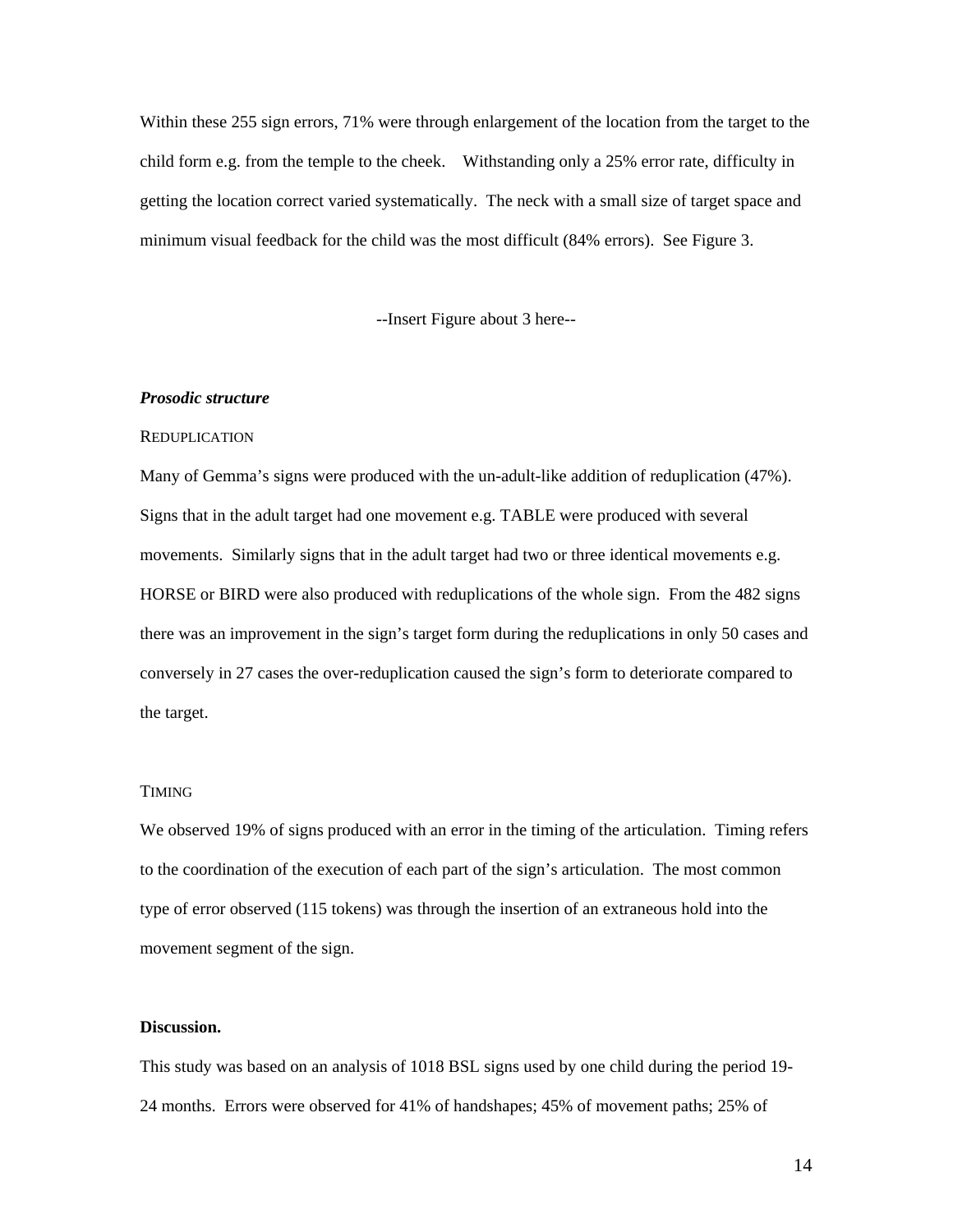locations and with 47% of the sign's prosodic features. Some of the child forms observed in this single case-study (such as substitution) have been reported in earlier studies of BSL development (e.g. Clibbens & Harris, 1993) and also in research on children's acquisition of other sign languages (e.g. Karnopp, 2002; Tetzchner, 1994; Takkinen, 2003).

Other child forms (i.e. changes to prosodic structure and hand-internal movement errors) have not been reported on in as much detail previously. Cheek et al (2001) and Meier (2005) mention that hand-internal movements tend to be deleted in children's first signs. In keeping with hearing children's phonological development in English, Gemma's age and language development put her in the period where phonological processes are understood to be present in the development of the lexicon (Bernhardt & Stemberger, 1998). Two questions are asked here: 1. How do children's first signs follow phonological processes from within a sign phonology theory? 2. Which processes identified in spoken language development can account for children's first signs? We tackle both questions in the following sections.

#### *Structural changes*

In research on spoken language development a set of processes change the shape of the target word including: deletion of final word consonants; deletion of weak syllables; reduplication of strong syllables and finally consonant cluster reduction. For example some children insert an unstressed syllable into words with consonant clusters thus producing [b**əlæk**] instead of [bl**æk**]. In Gemma's signing, structural changes leading to changes in the shape of the sign were rendered in four main ways: 1) Movement deletion; 2) Sign reduplication; 3) Movement and Location enlargement and 4) Movement insertion.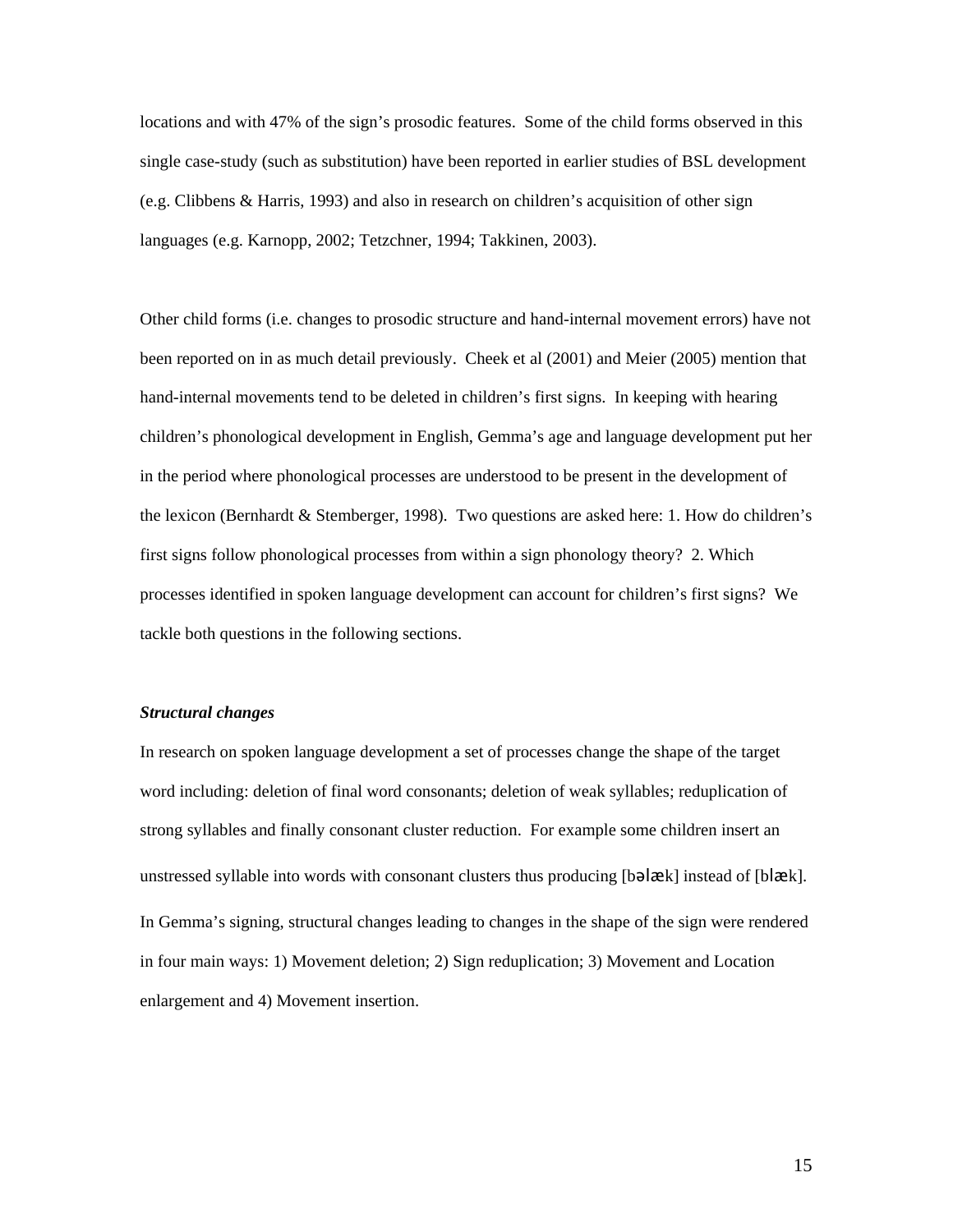#### MOVEMENT DELETION

A consistent error was deletion of hand-internal movements when they needed to be combined with a path movement. Within the 100 errors there were interesting subtypes. In 17 cases, the child pulled apart the two movement components and articulated them sequentially. For example in the sign HOW-MANY the hands move side-to-side repeatedly while the fingers wiggle. In Gemma's sign the side-to-side movement was first completed then followed by the finger wiggle hand-internal movement. At this age, Gemma has not yet mastered the production of targets with overlapped path and hand-internal movement. A difficulty with the co-ordination of the path and hand-internal features is predicted in the Prosodic Model, as these are the most marked features of a sign's movement. One way to deal with this complex production is to delete one element in the combination. For example THROW (a putative iconic sign) moved outward but had no openclose movement at the end of the path (see figure 4).

## --Insert Figure about 4 here--

In the signs with hand-internal but not path movement (e.g. UNDERSTAND), the hand-internal movement was always substituted rather than deleted altogether. Data from development therefore strengthens the notion that the syllable structure of the sign must contain some movement feature. In a hierarchical model of sign phonology it is just these hand-internal movements that appear (hand-aperture) as the most complex features in the tree (Brentari, 1998). The phonological markedness of the sign's movement is based on the addition of features to more basic movement forms. In signs with only hand-internal movement the child's strategy was to use an open-close movement rather than the target hand-aperture feature e.g. wiggle, rub etc. This suggests that the child recognised that movement is obligatory in the sign's phonological representation and filled this slot in the template with an easier to articulate movement. When the path requires a hand-internal feature this adds another level of complexity to the representation.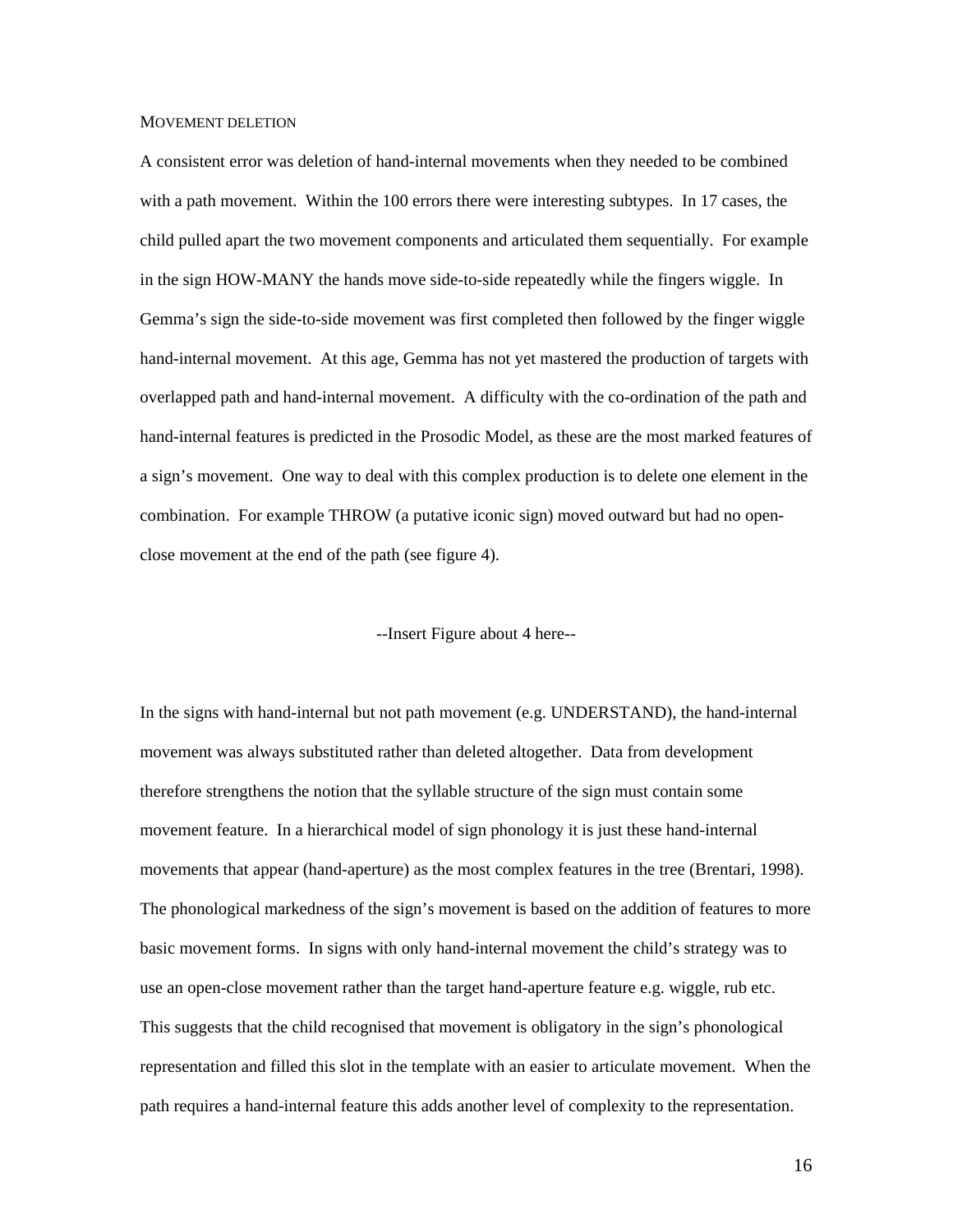In these complex signs the child chooses to delete one of the movements as there is already an alternative movement feature in the phonological representation. The hand-internal feature is not obligatory when a path has been used and vice versa. The phonology of the sign means that deletion does not target weak syllables as it does in speech development (Smith, 1973; Vihman; 1996). The movement segment needs to appear throughout the sign's articulation rather than on individual syllables or parts. It was not the case that all hand-internal and path combinations were deleted.

#### SIGN REDUPLICATION

In 482 signs (47% of sample) Gemma produced signs with over-reduplication. These cases were made up of the reduplication of whole signs that do not require reduplication in the citation form (e.g. AEROPLANE) as well as the reduplication of whole signs that already had reduplications in their citation form (e.g. BIRD). The addition of reduplications was to the whole sign rather than parts of the sign. Clibbens & Harris (1993) suggested that reduplication might enable to child to improve the form of the sign over the course of the reduplications. In this sense reduplication is a 'practice' strategy adopted by the child. We observed improvements in only about 10% of the 482 cases. In spoken English development reduplication of strong syllables is common between ages 18-24 months but not whole word reduplication (Grunwell, 1997). The sign TABLE in the adult target comes to a stop once the hands separate out to shoulder distance after one movement without any reduplication of movement. Gemma signed TABLE with several reduplicated movements and it was noticeable that she reduced the size of the movement (to less than shoulder width) with each cycle. If these reduplicated forms were considered to be single signs for Gemma, then in her phonological representation the sign would actually be increasing in complexity, as each cycle would add syllables rather than simplifying. A sign with a hypothetical structure '1-2' would turn into '1-2-1-2-1-2'. If these are instead separate signs for Gemma, the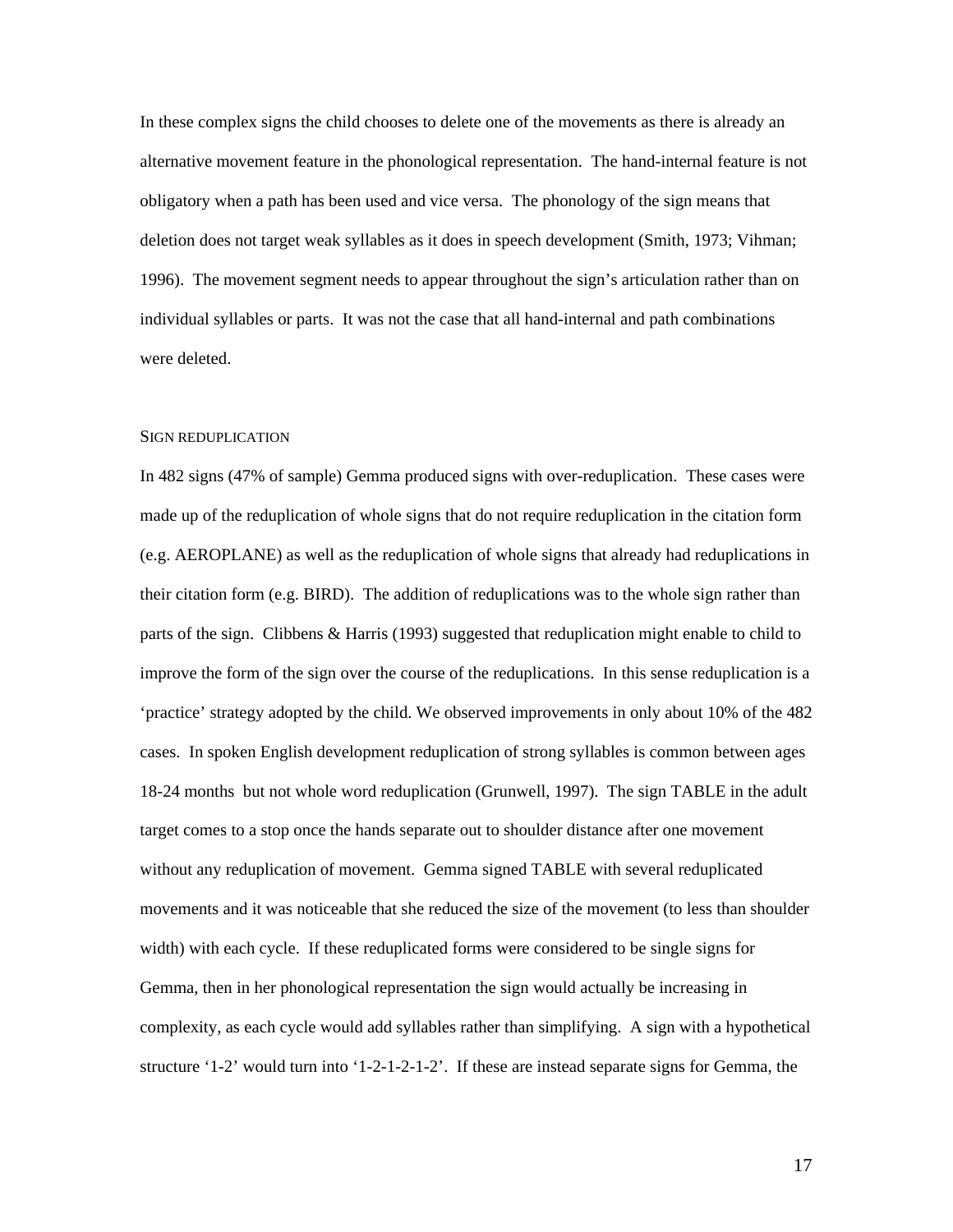complexity is not increased but only repeated during the reduplication. The structure would therefore be '1-2', '1-2', '1-2'.

Another linguistic explanation may lie in the prosodic structure of the sign. If these reduplicated signs were single signs rather than sequences, then reduplication increases the time between the start and end of the sign and therefore elongates the prosody. If the signs were multi-morphemic, elongating the prosody would function to allow the child more time to assemble the word. However at this stage in development Gemma was still using single signs without morphological inflections. Meier (2005) writes that mono-morphemic forms with reduplication of identical syllable structure are more common in sign than spoken languages. This difference may mean syllable reduplication is adopted with whole signs rather than internal parts. Meier et al (submitted) emphasize the role of children's inability to inhibit movement as being a major factor in signing children's problems with reduplication and found that signing infants between 8-17 months were more accurate with signs that in the target input had reduplicated movements. In the present study Gemma reduplicated both single and repeated movement signs and indeed other studies of similar aged children have reported no problems in reduplication at all (Juncos et al, 1997).

A final piece of the reduplication puzzle comes from characteristics of the input to signing children. Adult signers spend a considerable time adjusting their signing so as to make it more visually salient (e.g. Harris et al, 1989; Holzrichter & Meier, 2000; Spencer & Harris, 2005). Woll, Kyle & Ackerman (1988) discuss how mothers' models for children to repeat ('sign it like this') often include over-reduplications or a single movement extended in space and time, while acknowledgements of children's attempts to sign appear without reduplication. Therefore one part of this child-directed signing may involve over-reduplication of signs (Kantor, 1980).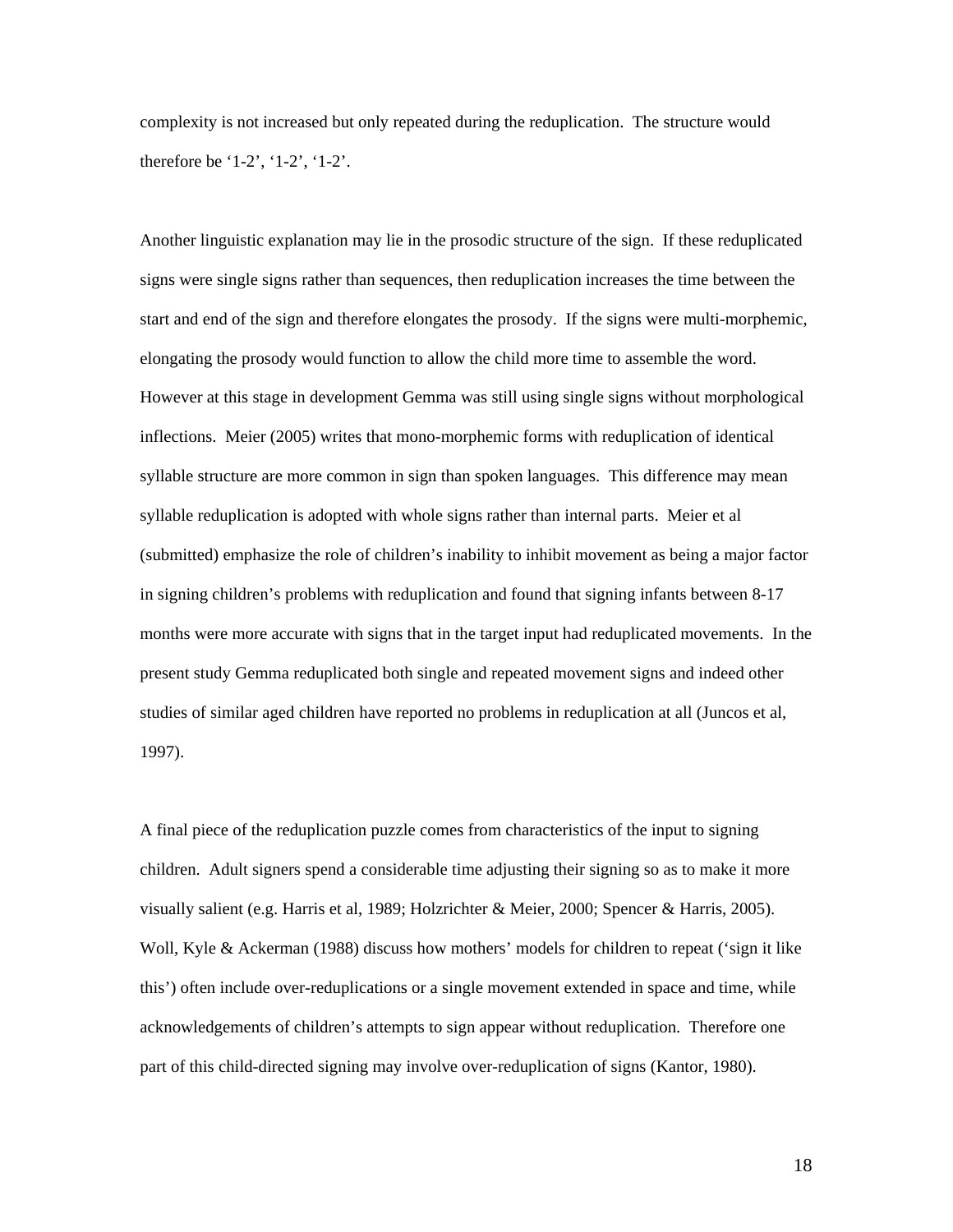ENLARGEMENT<sup>[3](#page-41-1)</sup>

Only 25% of Gemma's signs were produced with an error in the location segment. Within these 255 signs, 71% of errors were due to changing the target location of the sign to a larger neighbour on the body (e.g. neck to chest; temple to side of face). In one instance Gemma signed COW onto her cheek instead of the temple as in the target. The temple is a smaller area than the whole side of the face. FROG was signed onto the larger area of the chest rather than as in the target on the small location under the chin. In another, HOT was made covering the whole of the bottom part of the face rather than a location just in front of the mouth. Importantly we were comparing Gemma's locations with those produced by the mother (the mother used the temple for the sign COW). Marentette & Mayberry (2000) report that one child acquiring ASL made location errors by using anatomical neighbours e.g. temple was replaced by head, shoulder by trunk, hand by trunk etc. But they do not mention that many of these replacement locations were larger than the targets. The Prosodic Model does not make a complexity distinction between regions (e.g. face) and smaller places on the body (e.g. cheek) (Brentari, 1998). Our developmental data suggest that region should be organised above place in the feature geometry and within place there should be ordered complexity.

In the present data, the child preferred larger location features in her own signing. This did not seem to be a function of a difference in numbers of signs produced at that location i.e. fewer attempts leading to fewer errors. There were 358 signs articulated in neutral sign space in front of the trunk (the largest specified location) with 3% error and 324 signs on or near the face with a far greater 41% error. These figures strongly suggest smaller locations are more marked features within the sign's representation. Additionally locations not in direct vision were most difficult for the child. Within this category, size of location also predicted error rate: there were far fewer errors for signs articulated on the head (47%) than on the neck (84%). Previous research has reported more errors in handshape articulation with signs with greater visibility (Siedlecki  $\&$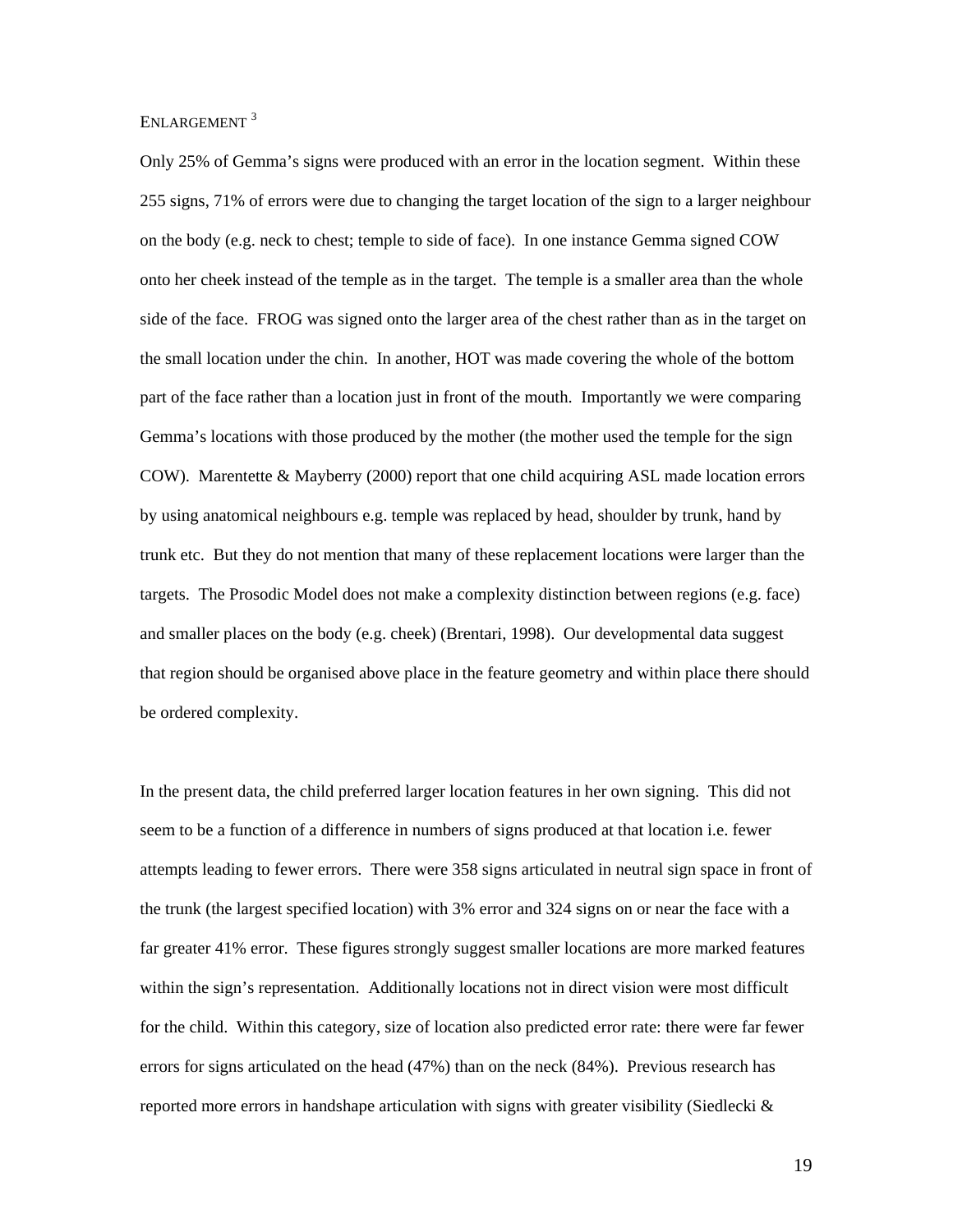Bonvillian, 1993; Volterra &, Erting, 1994). Non-linguistic factors may also be involved. Poor motor control may have lead Gemma to 'miss' target signs in small locations and arrive instead at approximate neighbours. The development of proprioceptive perception would help children to self monitor their signs not in direct vision (e.g. Thelen, 1995).

#### **INSERTIONS**

Gemma regularly changed the sign's structure by altering the target prosody in different ways. In 115 signs she inserted extraneous holds between handshape changes and movements. In one instance: CAKE was produced with a pause between the up-down movements in the middle of the sign. In another example THANK-YOU was produced with a hold at the chin location at the start and end of the movement. Added holds change the overall shape of the sign by stretching out the time between the realised segments.

Children acquiring spoken words often separate out clusters of consonants by deleting consonants or adding unstressed vowels. A similar connected process in Gemma's signing is the splitting apart of simultaneously articulated segments in the target input so that the timing of the handshape and movement was not coordinated correctly. The signs involving hand-internal and path movement combinations (e.g. FIRE) posed problems for Gemma because of the coordination of two movement features. There were 20 signs where the timing of the handshape was either too early or too late and so not spread across both location segments of the sign. These child forms may be due to a difficulty in the coordination of the segmental and prosodic features of the sign. Gemma's strategy is to change a sign's simultaneous realisation of more than one segment into a sequential realisation of the form. This lengthens the sign's prosodic form by the concatenation of the individual phonological segments.

#### *Substitutions*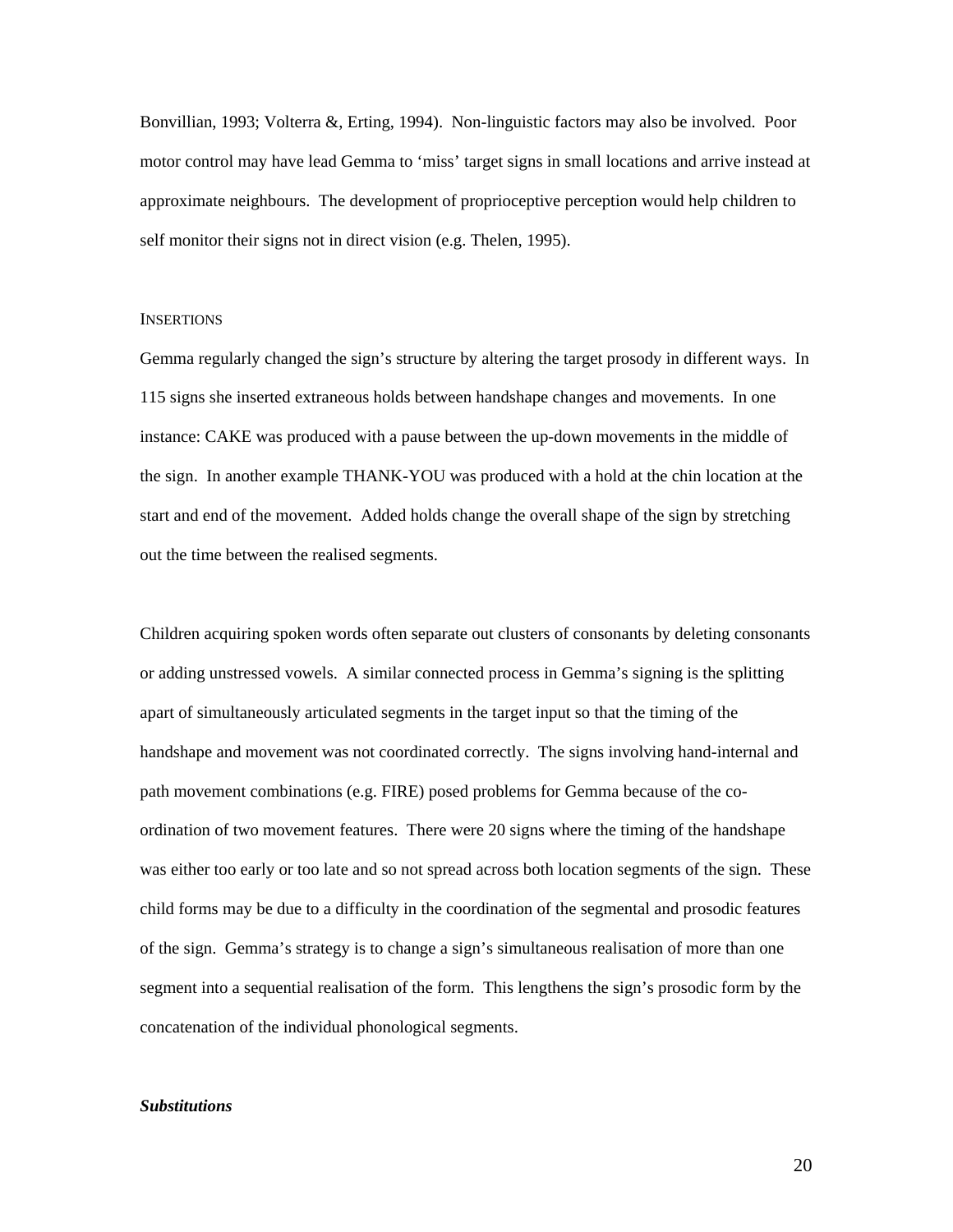Substitution is widely reported on in the spoken language acquisition literature is (e.g. Vihman, 1996). Substitutions or replacements of sounds in children's first words are guided by feature markedness, as well as the child's own rule system at that point in development. Sometimes sounds are replaced in one word but appear in other words (Smith, 1973). When Gemma made a handshape substitution, in many cases she substituted the sign's target marked handshape for more frequently occurring handshapes with higher degree of appropriateness in her current phonological inventory. For example the features *V* in CHERRY and *V + thumb* in RABBIT were replaced with the unmarked handshapes *G* and *5* respectively (see CHERRY in figure 5).

#### --Insert Figure about 5 here--

Brentari (1998) makes clear predictions for which handshapes are marked, based on the number of features present in the phonological representation. Simultaneous extension and flexion of fingers is one more feature in the representation than one of these movements in isolation. In development, children will simplify their production by reducing the number of features specified in the output. In contrast to spoken language development where children have phoneme-tophoneme replacement rules, Gemma's errors were all through a marked handshape being replaced by a group of different unmarked forms. There may be some systematic visual correspondence between target handshapes and replacements. The *G* handshape appears as a replacement in all the handshapes that have a 'pointing' appearance (*I, Y, H, F*) while not at all as a replacement for the more 'fist-like' handshapes (*C, W, O, claw 5*) where *LAX 5* was common. Marentette & Mayberry (2000) report the same pattern for ASL acquisition, where substitution of handshape revolved around 'handshape primes', which are maximally perceptually distinctive (i.e. fully open fingers, fully closed, extended single finger).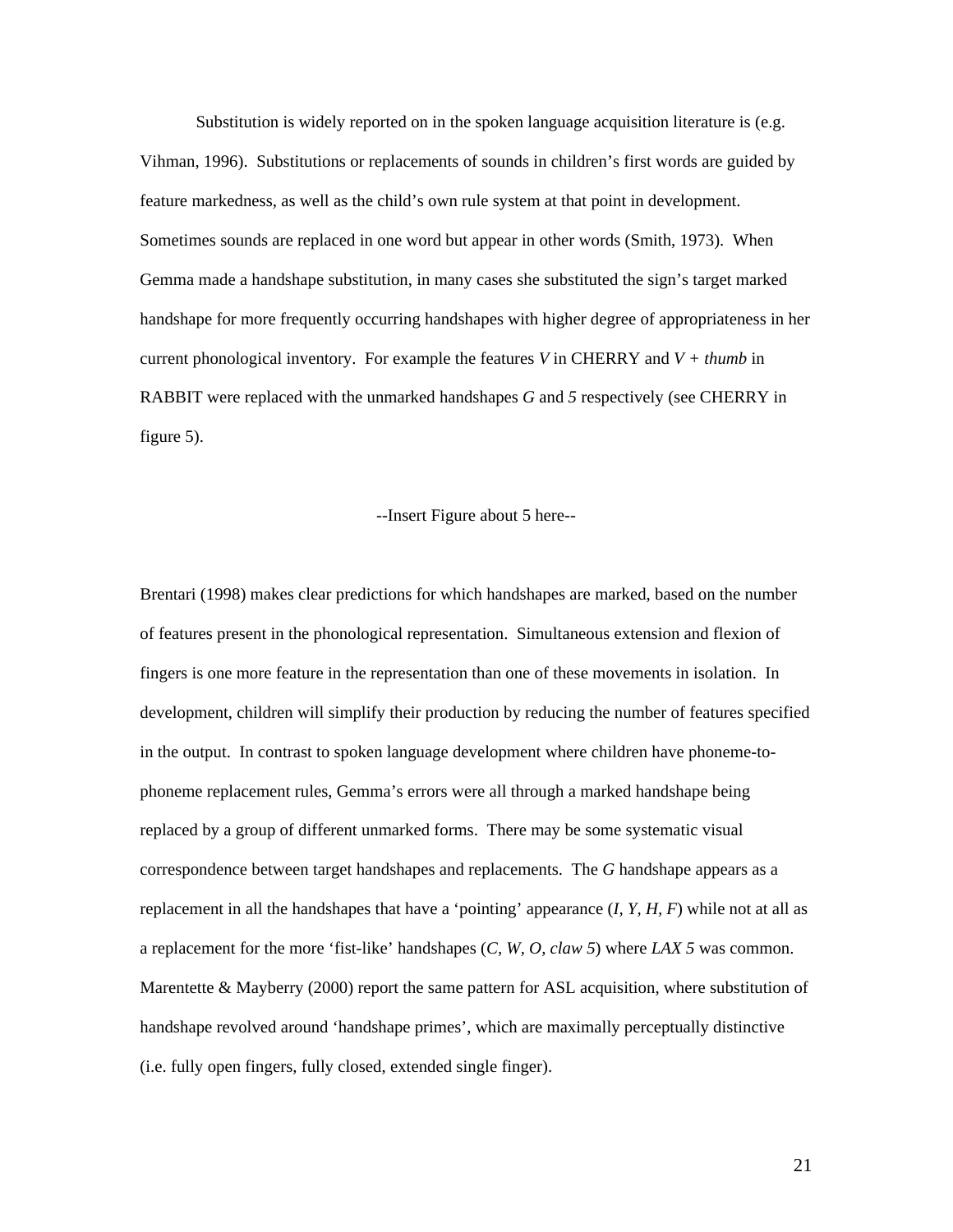The preference for unmarked forms could also be seen in Gemma's movement substitutions. For example, the circular movement in BOAT was replaced by the child with a linear up-and-down movement. The circular movement in BLUE and SHEEP were replaced with forward-backwards movements. Instead of deleting movement entirely she used linear movements as possibly the default feature for this slot in the phonological representation of the sign. Brentari's Prosodic Model does not specify which path of movement features are more marked than others.

## *Modality issues*

Although we identified several examples of substitution processes in early BSL, only hand-internal movement substitutions have what looks like to be a one-to-one correspondence between adult target movement and child movement (although it is largely open-closes for all the different hand-internal movement). Substitution processes in BSL development represent consistent interchanges between groups of forms, e.g. unmarked handshapes for marked handshapes and linear for circular movements. Substitution between groups of sounds rather than individual phonemes is a process not reported on in spoken language development where phoneme-to-phoneme substitutions are more common. An additional modality difference was that structural changes through reduplication, deletion of movement features or prosodic elongation were realised as whole sign changes instead of as in speech through the deletion of individual weak syllables or initial consonants. This difference may be related to the preference for a monosyllabic structure in sign.

Signing and speaking are different types of communicative behaviours in other ways. Children acquiring sign need to perceive linguistic forms in different parts of their visual field. Although signs with visible locations have fewer errors than those in the periphery, the size of the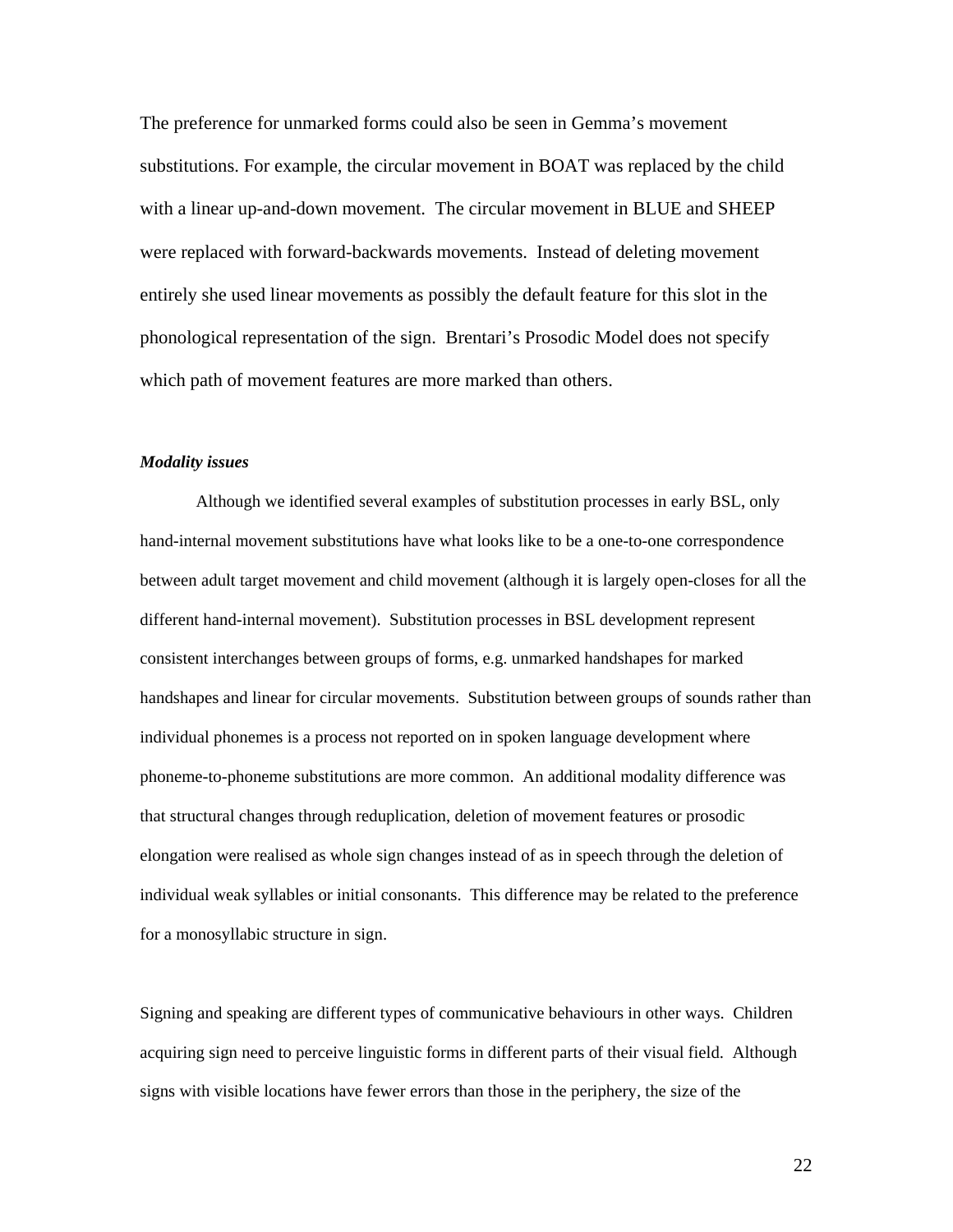peripheral location is important, so that the head is less problematic than, for example, space on the neck.

## **Conclusions**

The patterns observed in this single-case of a child acquiring BSL as a first language point to the role of rules for representing signs at the level of phonology. The detailed description of one child's signing presented in this study has therefore allowed us to confirm different types of child forms reported across studies of various children of the same age acquiring diverse sign languages and has provided us with valuable developmental data on normal first language acquisition in BSL. This study also presents a preliminary theoretical account of prosodic development in a signed language. Right from the beginning of sign and spoken language acquisition, children are guided by constraints such as ease of articulation and markedness of phonological form. Although not complete mirror reflections of each other, the parallels across sign and spoken language development are far greater than the differences. These findings lend weight to the idea that children approach language learning whether on the tongue or off the hands in broadly the same way.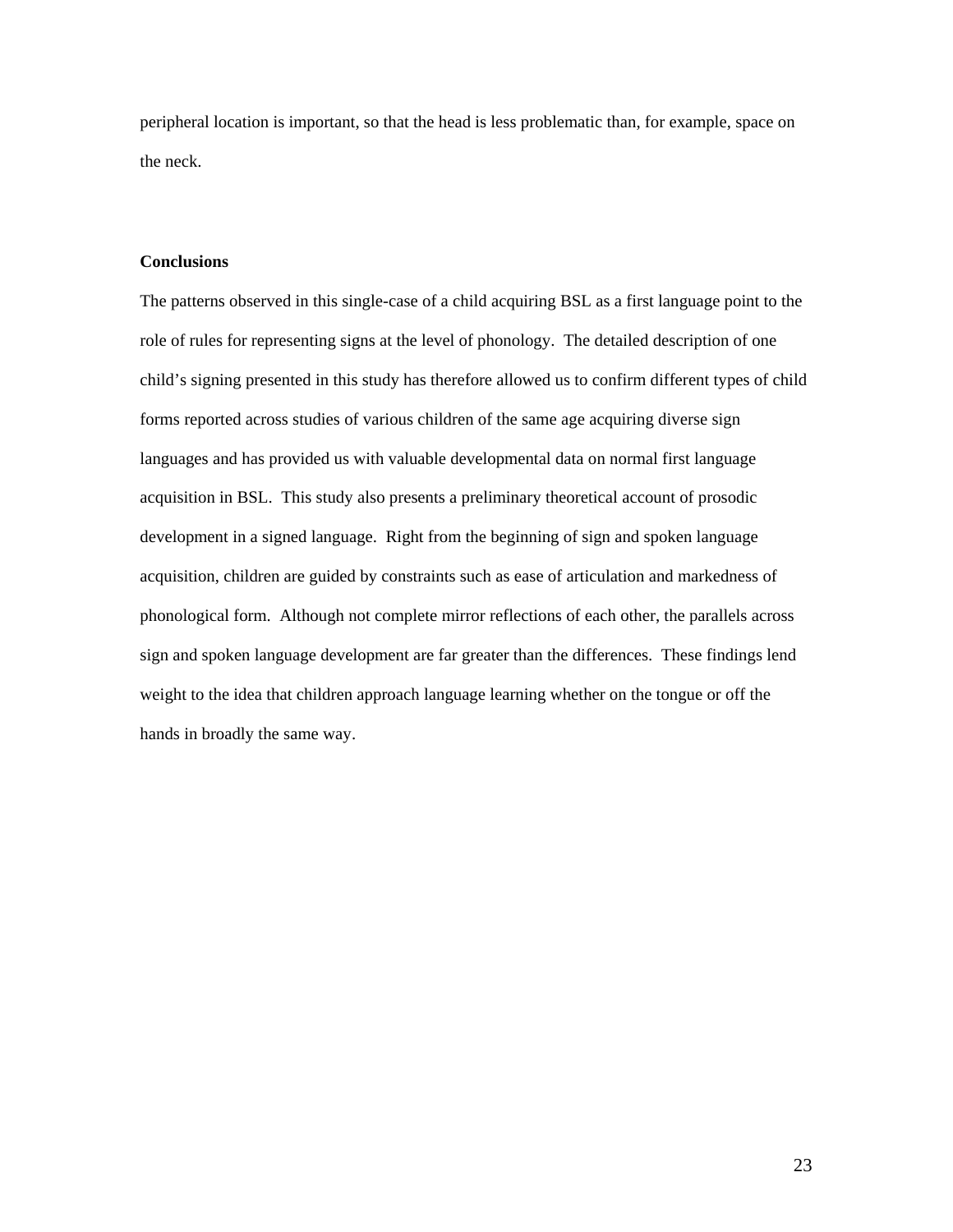#### **References.**

- Agrafiotis, D., Canagarajah, N., Bull, D.R. & Dye, M. (2003). Perceptually optimised sign language video coding based on eye tracking analysis. Electron. Lett., 39 (24), 1703-1705.
- Bonvillian, J,. Orlansky, M. and Novack, L. (1993). Developmental Milestones: Sign Language Acquisition and Motor Development. Child Development 54:1435-45.
- Boyes Braem, P. (1990). Acquisition of the handshape in American Sign Language: a preliminary analysis. In Volterra V & Erting C J (eds), From Gesture to Language in Hearing and Deaf Children, pp 107-127. Washington DC: Gallaudet University Press.
- Brennan, M. (1984). Words in hand. A structural analysis of the signs of British Sign Language. Edinburgh : Moray House Coll. of Education
- Brentari, D. (1998). A Prosodic Model of Sign Language Phonology. MIT Press
- Brentari, D. (2002). Modality Differences in Sign Language Phonology and Morphophonemics. In R. Meier, D. Quinto, K Cormier (eds.) Modality in Language and Linguistic Theory, 35- 64. Cambridge University Press.

Butterworth, G. (1992). Origins of self-perception in infancy. Psychological Inquirey, 3, 103-111

- Casey, S. (2003). Relationships between gestures and signed languages: indicating participants in actions. In: A. Baker, B. van den Bogaerde, Beppie & O. Crasborn (eds).Cross-linguistic perspectives in sign language research. pp. 95-118
- Carter, M. (1983). The acquisition of British Sign Language (BSL). York Papers in Linguistics 10. pp. 23-48
- Channon, R. (2002). Signs are Single Segments. Phonological Representations and Temporal Sequencing in ASL and other Signed Languages Sign Language & Linguistics 5, 99 102
- Cheek, A., Cormier, K., Repp, A. & Meier, R.P. (2001). Prelinguistic gesture predicts mastery and error in the production of early signs. Language, 77/2, pp 292-323.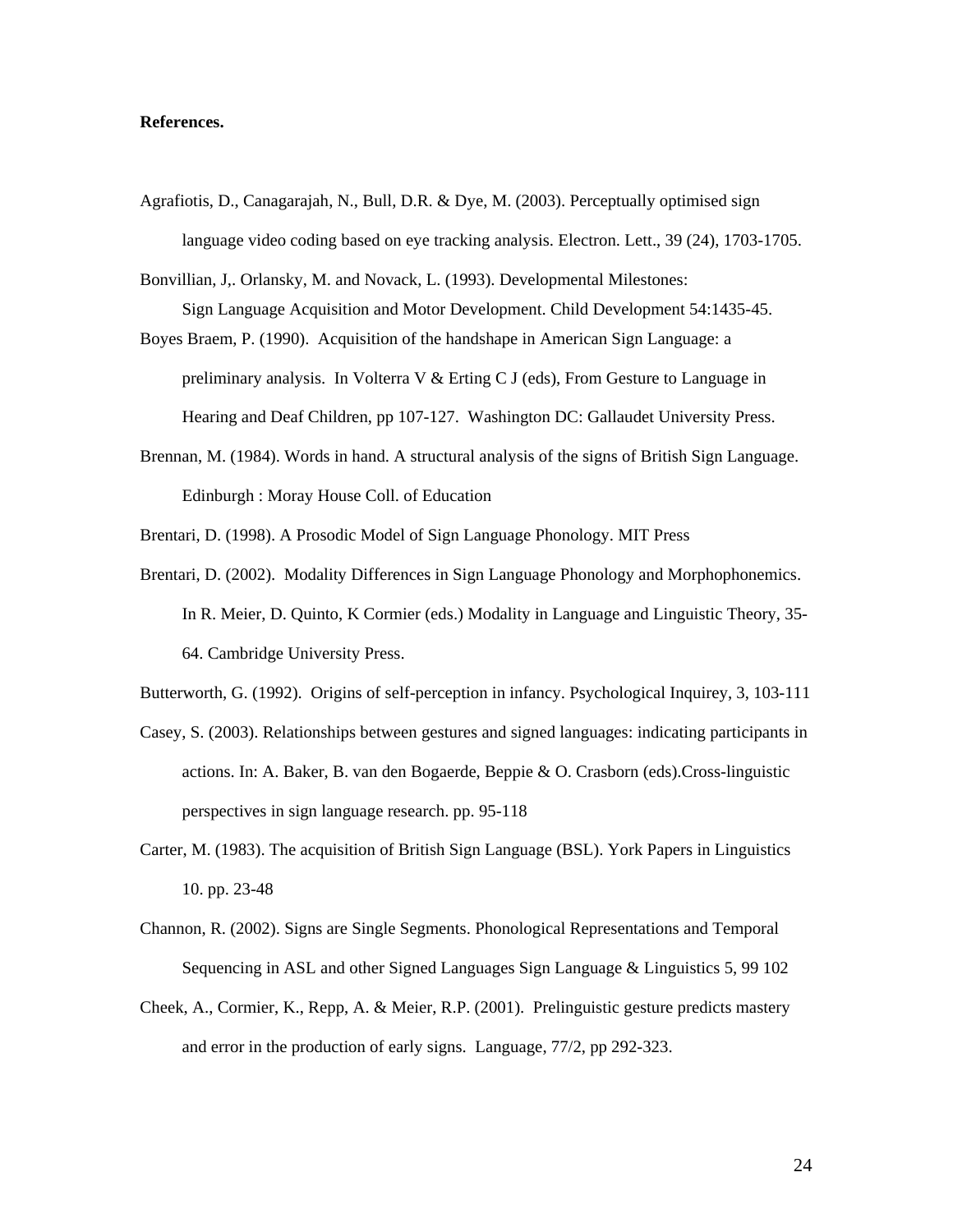- Clibbens, J. and Harris, M. (1993) Phonological processes and sign language development. In D.Messer & G.Turner (Eds) Critical influences on child language acquisition and development. London: Macmillan, New York: St Martin''s Press.
- Conlin K E, Mirus G R, Mauk C & Meier R P. (2000). The acquisition of first sign place, handshape and movement. In Chamberlain C, Morford J & Mayberry R (eds), Language Acquisition by Eye. Mahwah, New Jersey: Lawrence Erlbaum Associates. Pp 51-70
- Crasborn, O. (2001) Phonetic implementation of phonological categories in Sign Language of the Netherlands. Utrecht: LOT. PhD dissertation
- Gesell, A., & Thompson, H. (1934). Infant behavior: Its genesis and growth. New York: McGraw-Hill.
- Grunwell, P. (1997). Natural phonology. In M. J. Ball and R. D. Kent (Eds.) The New Phonologies. San Diego: Singular. pp. 35-75.
- Hamilton, H. (1986). Perception of sign features by deaf children. Sign Language Studies, 50, 73- 77
- Harris, M., Clibbens, J., Chasin, J. & Tibbitts, R. (1989). The social context of early sign language development. First Language, 9, 81-97.
- Holzrichter, A. S., & Meier, R. P. (2000). Child-directed signing in American Sign Language. In: C. Chamberlain, J. P. Morford, & R. Mayberry (eds.), Language Acquisition by Eye*.* Mahwah, NJ: Erlbaum, pp. 25-40.
- Juncos, O., Caamano, A., Justo, M. J., Lopez, E., Rivas, R. M. & Lopez, Y. & Sola, F. (1997). Primeras palabras en la Legua de Signos Espanola (LSE). Estructura formal, semantica y contextual. Revisita Logop. Fon., Audiol., 17, pp 170-181.
- Kantor, R. (1980). The Acquisition of Classifiers in American Sign Language. Sign Language Studies, 28, 193-208.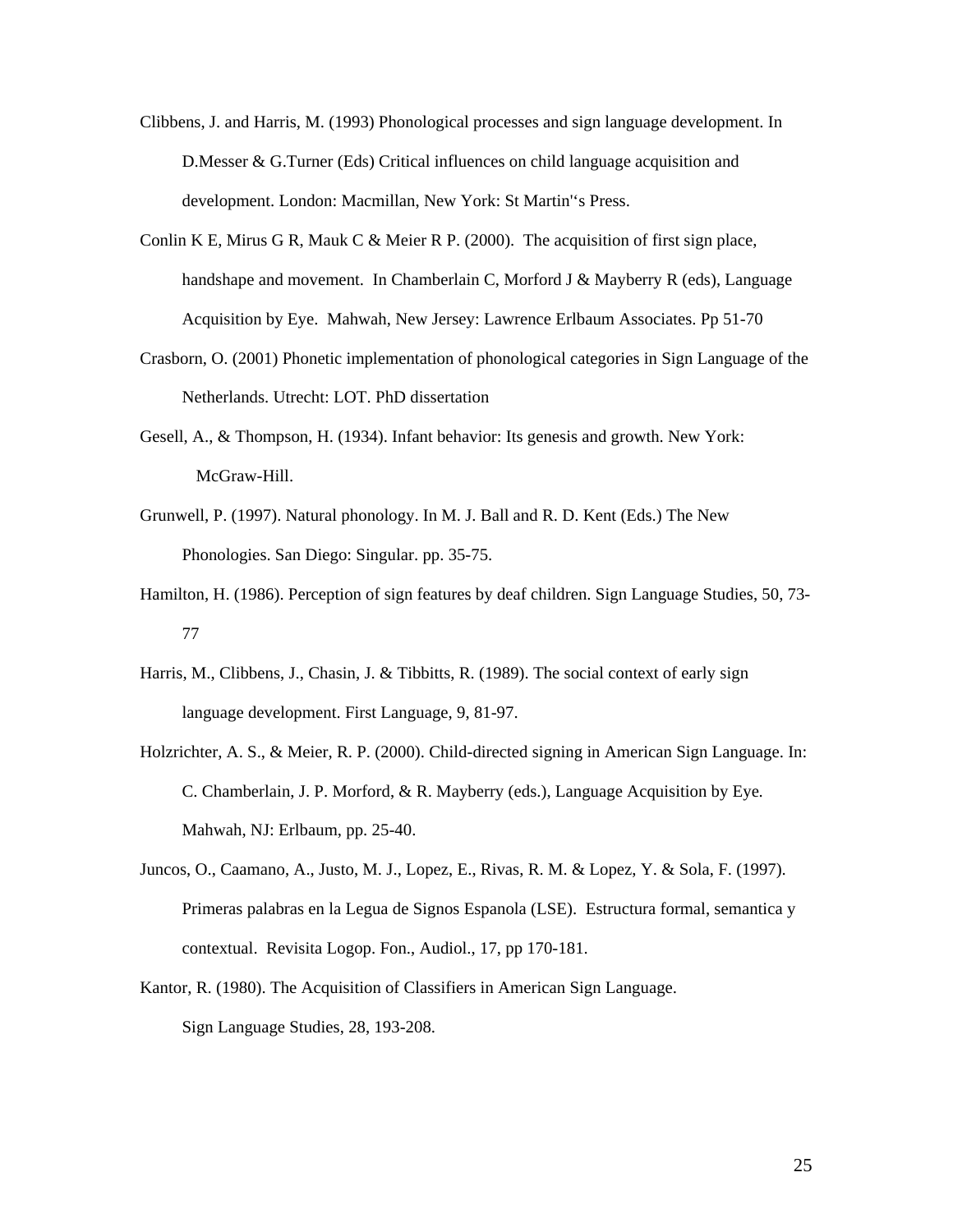- Karnopp, L B (2002). Phonology acquisition in Brazilian Sign Language. In Morgan G & Woll B (eds), Directions in Sign Language Acquisition. Amsterdam: John Benjamins Publishing Company. Pp. 29 53
- Klima, E. & Bellugi, U. (1979). The Signs of Language. Cambridge: Harvard University Press.
- Kyle, JG & Woll, B. (1985) Sign Language: the study of deaf people and their language. Cambridge University Press.
- Locke, J.L. (1990). Structure and stimulation in the ontogeny of spoken language. Developmental Psychobiology, 23, 621-644
- MacNeilage, P.F. & Davis, B.L. (2000). On the Origin of Internal Structure of Word Forms. *Science* 21 April 2000: Vol. 288. no. 5465, pp. 527 - 531
- Marentette, P. F. & Mayberry R. I. (2000). Principles for an emerging phonological system: a case study early American Sign Language acquisition. In Chamberlain C, Morford J & Mayberry R (eds), Language Acquisition by Eye. Mahwah, NJ: Lawrence Erlbaum Associates. Pp 71-90
- McIntire M. (1977). The acquisition of American Sign Language hand configurations. Sign Language Studies, 16, pp 247-266.
- Meier R P, Mauk C, Cheek, A., & Moreland, C. (Submitted). The form of children's early signs:Iconic or motor determinants? Language Learning & Development
- Meier R P. (2000). Shared motoric factors in the acquisition of sign and speech. In Emmorey K & Lane H (eds), The Signs of Language Revisited: an Anthology to Honor Ursula Bellugi and Edward Klima, pp 103-114. Mahwah, NJ: Lawrence Erlbaum Associates.
- Meier, R. P. (2005). The forms of early signs: explaining signing children's articulatory development. In B. Schick, M. Marschark & P Spencer (eds). Advances in the Sign-Language Development of Deaf and Hard-of-Hearing Children. Oxford, UK: Oxford University Press. 202-230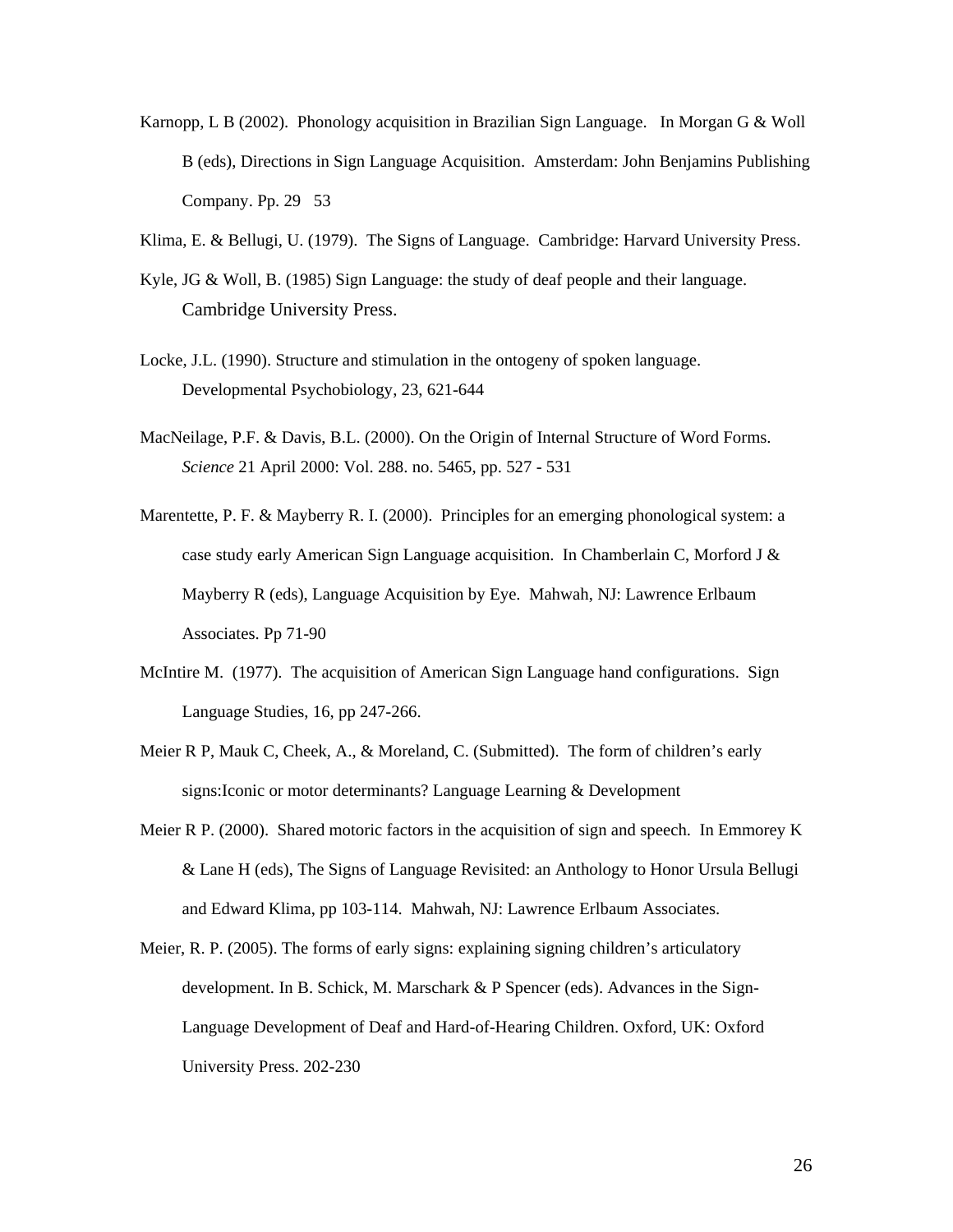- Meier, Richard P., & Newport, Elissa L. (1990). Out of the hands of babes: On a possible sign advantage in language acquisition. Language 66:1-23.
- Meier R P, Mauk C, Mirus G R & Conlin K E,  $(1998)$ . Motoric constraints on early sign language acquisition. In Clark E (ed) Proceedings of the 29th Annual Child Language Research Forum. Stanford, California: CSLI.
- Mills, A. (1983) Ed. Language Acquisition in the Blind Child. Child language: normal and deficient.
- Nespor, M. & Sandler, W. (1999). Prosody in Israeli Sign Language. Language and Speech 42 (2&3), 143-176.
- Newport, E. L., & Meier, R.P. (1985). The acquisition of American Sign Language. In D.I. Slobin (ed.). The crosslinguistic study of language acquisition. Volume 1: The data, , 881- 938. Hillsdale, NJ: Lawrence Erlbaum Associates.

Sandler, W. (1989). Phonological representation of the sign. Dordrecht: Foris.

- Seidl, A., Johnson, E., Redman, D. & Brentari, D. (2004). Segmentation of clauses in English, Dutch and American Sign Language. Paper presented at BUCLD, Boston. November 2004.
- Siedlecki, T. & Bonvillian, J. D. (1993). Location, handshape and movement: young children's acquisition of the formational aspects of American Sign Language. Sign Language Studies, 78, pp 31-52.
- Siedlecki, T. & Bonvillian, J. D. (1997). Young children's acquisition of the handshape aspect of American Sign Language: parental report findings. Applied Psycholinguistics, 18, pp 17- 31
- Siple, P., Hatfield, N. & Caccamise, F: (1978). The role of visual perceptual abilities in the acquisition and comprehension of sign language. American Annals of the Deaf 123: 7, 852-856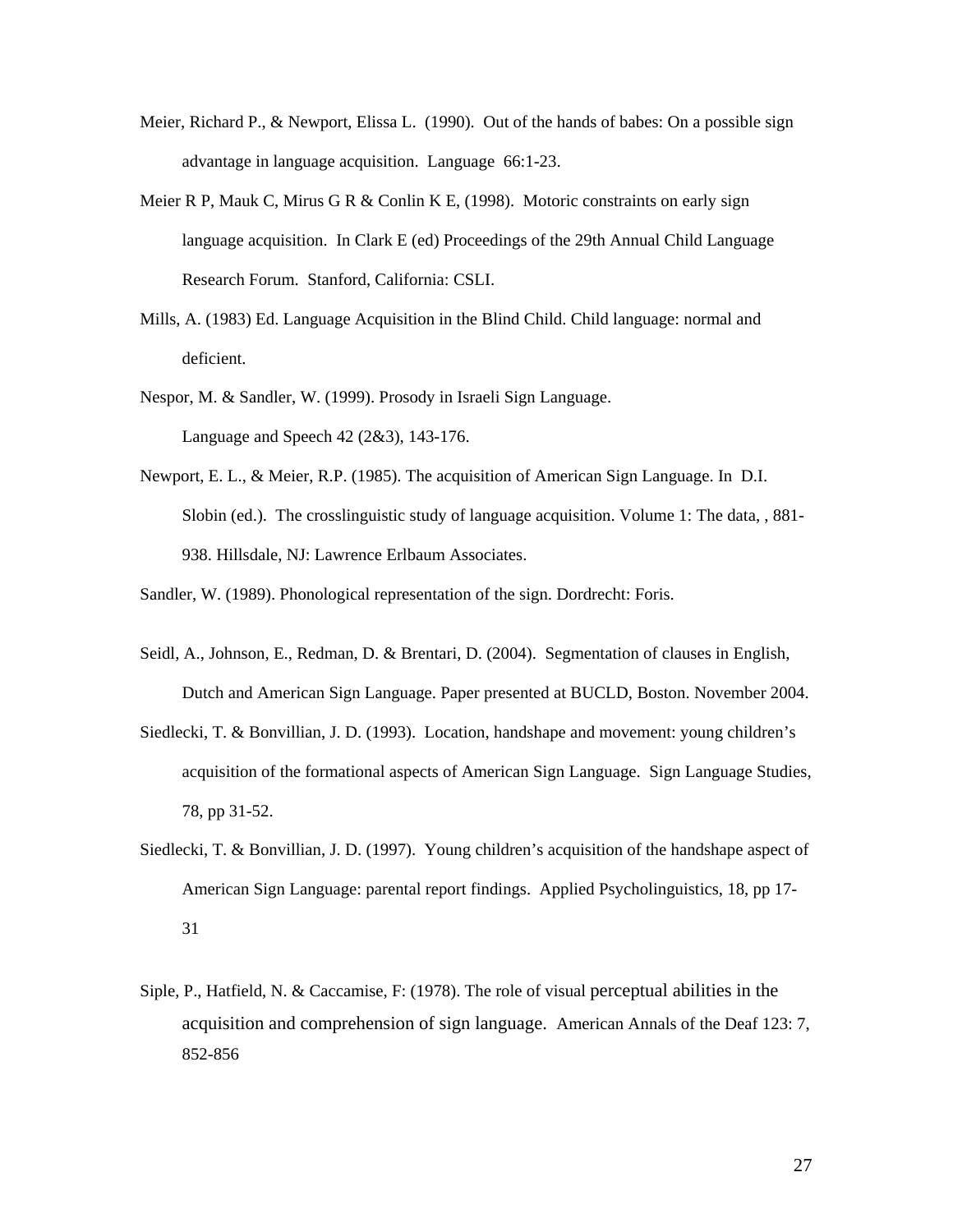- Snow D. (1997). Children's acquisition of speech timing in English: a comparative study of voice onset time and final syllable vowel lengthening. Journal of Child Language 24, 35-56.
- Stokoe, W.C., Casterline, D. & Croneberg, C. (1965). A Dictionary of American Sign Language. Washington DC: Gallaudet College Press.
- Smith, N.V. (1973). The acquisition of phonology. Cambridge: Cambridge University Press.
- Sutton-Spence, R. L. & Woll, B. (1999). The Linguistics of British Sign Language: an Introduction. Cambridge: Cambridge University Press.
- Takkinen, R. (2003). Variation of handshape features in the acquisition process. In: Baker, A., van den Bogaerde, B. & Crasborn, O. (eds). Cross-linguistic perspectives in sign language research. Hamburg: Signum. pp. 81-94
- Thelen E (1979), Rhythmical stereotypies in normal human infants. Anim Behav 27: 699-715.
- Thelen, E. (1995). Origins of origins of motor control. Behavioral and Brain Sciences, 18, 780- 783.
- von Tetzchner, S. (1994). First signs acquired by a Norwegian deaf child with hearing parents. Sign language Studies, 44, 225-257.
- Vihman, M. (1996). Phonological Development: the Origins of Language in the Child. Oxford, UK: Blackwell Publishers.
- Vihman, M. & McCune, L. (1994). When is a word a word? Journal of Child Language 21 517- 542.
- Volterra, V. and Erting, C. J. (eds). (1994). From gesture to language in hearing and deaf children. Springer Verlag, NY.
- Volterra, V., Iverson, J. & Castrataro, M. (2005) The development of gesture in hearing and deaf children. In B. Schick, M. Marschark & P Spencer (eds). Advances in the Sign-Language Development of Deaf and Hard-of-Hearing Children. Oxford, UK: Oxford University Press. 46-70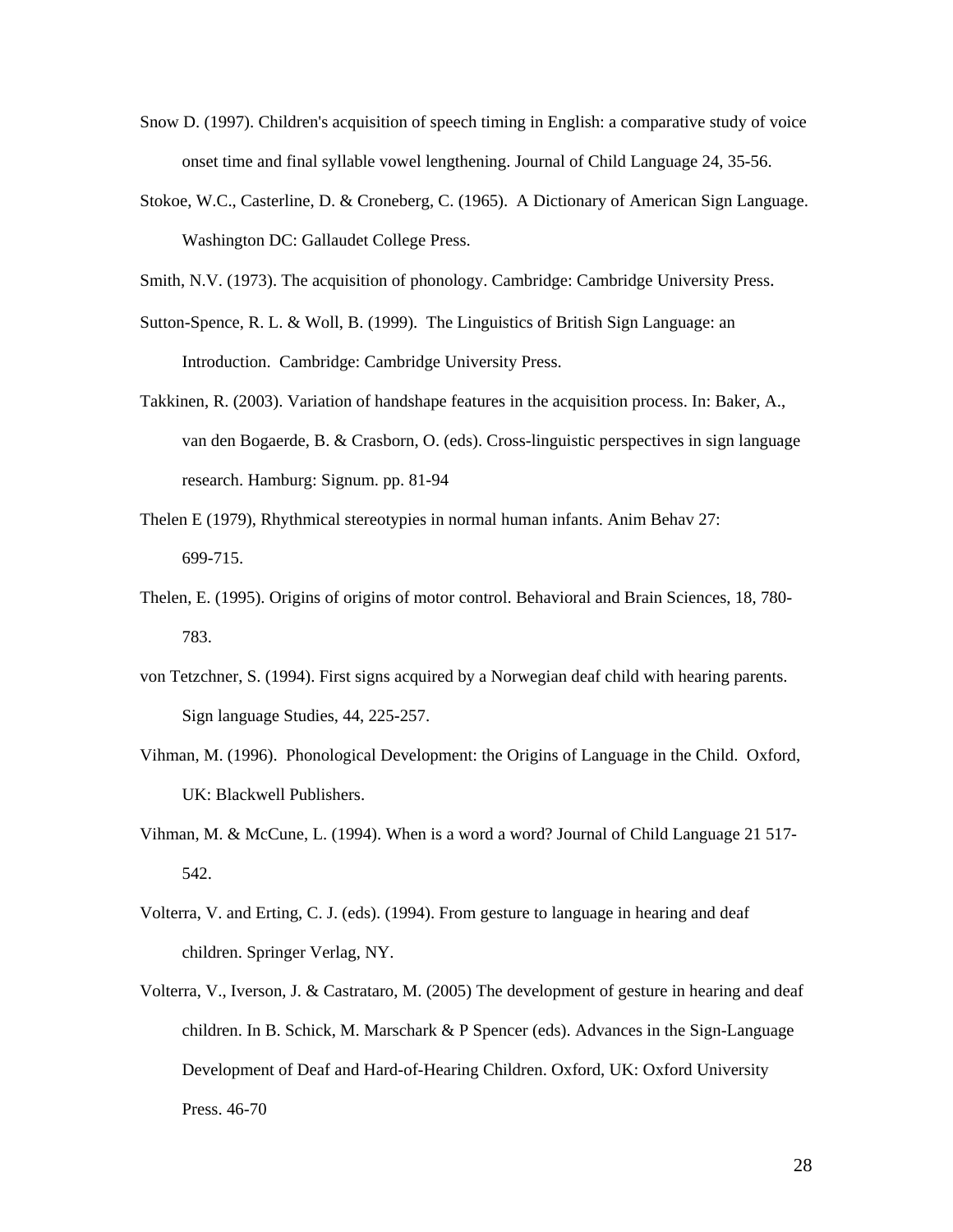Woll, B (1998). Development of signed and spoken languages. In Gregory, S and Powers, S (eds) Issues in deaf education. Multilingual Matters.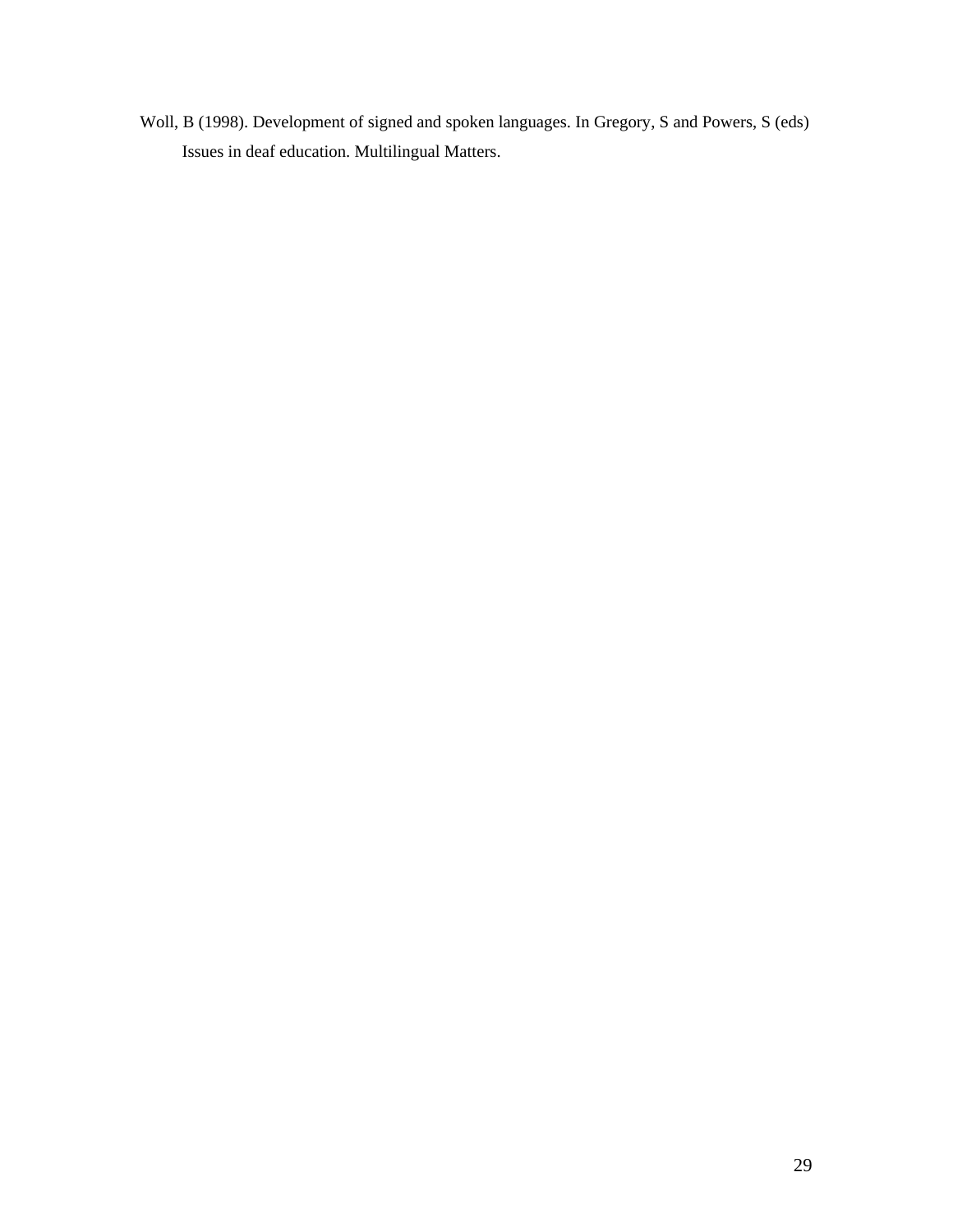| Sign        | Handshape    | Movement      | Location      | Timing/reduplication |
|-------------|--------------|---------------|---------------|----------------------|
| <b>BIRD</b> | $lax 5$ hand | Open-close of | Next to mouth | Repeated 5 times     |
|             |              | whole hand    |               |                      |

# **Table 1 Shorthand description of a child sign with errors described for each component**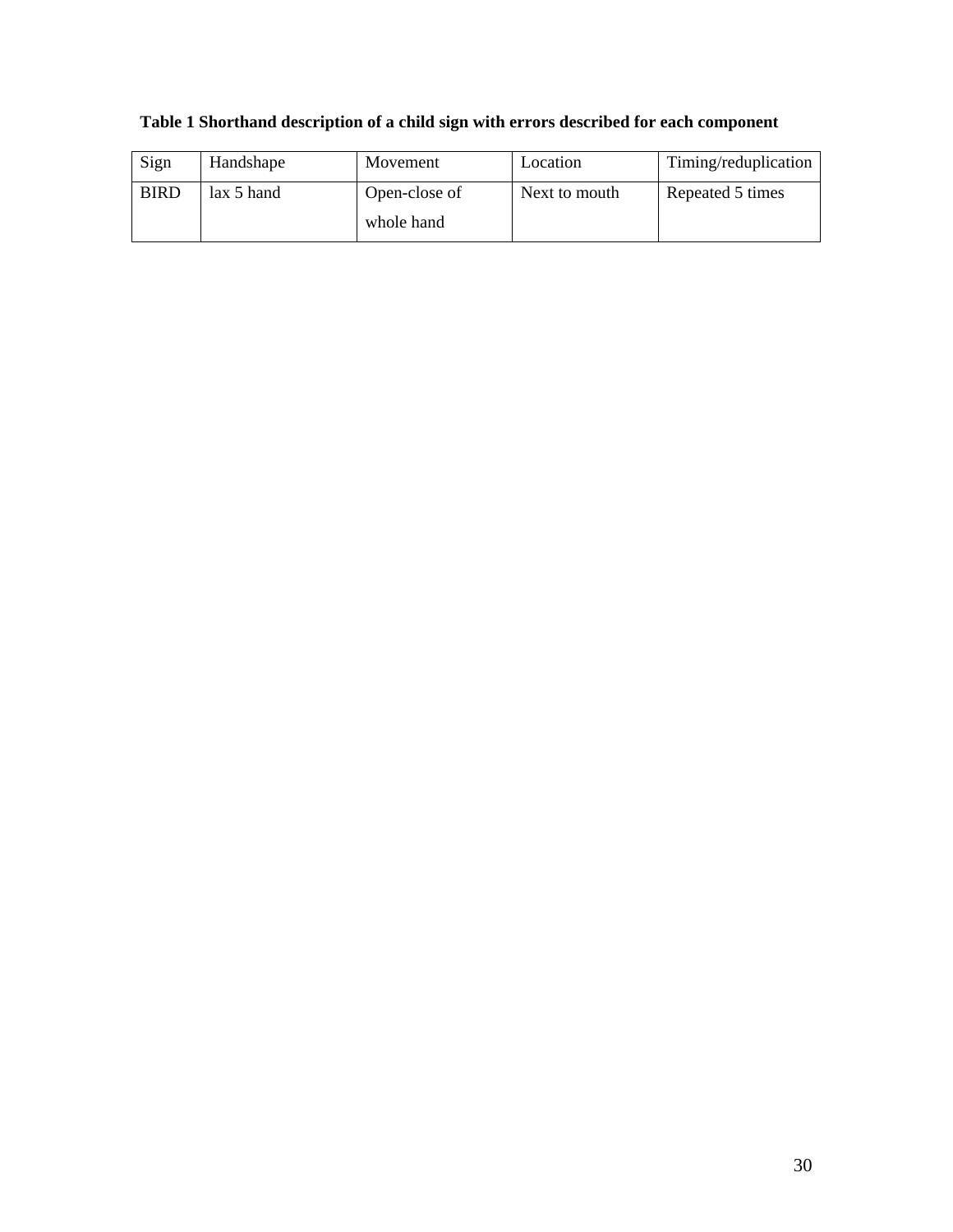**Table 2 Handshape production errors calculated as a percentage of the total number of signs used with that handshape on the dominant hand.** 

| Handshape    | ${\bf N}$ of    | No of         | $\%$ | Handshape                 | ${\bf N}$ of    | No of           | $\%$    |
|--------------|-----------------|---------------|------|---------------------------|-----------------|-----------------|---------|
|              | target          | inappropriate |      |                           | target          | inappropriate   |         |
|              | signs           | selections    |      |                           | signs           | selections      |         |
|              |                 |               |      |                           |                 |                 |         |
|              |                 |               |      |                           |                 |                 |         |
| A            | 122             | 37            | 30%  |                           | 15              | 14              | 93%     |
|              |                 |               |      | $V+$ thumb                |                 |                 |         |
|              | 34              | $11\,$        | 32%  | CLAW5                     | 37              | 35              | 95%     |
| 5            |                 |               |      |                           |                 |                 |         |
| ${\bf G}$    | 201             | 68            | 34%  | $\mathbf C$               | 23              | $22\,$          | 96%     |
| $\, {\bf B}$ | 149             | $87\,$        | 58%  | I                         | $28\,$          | $28\,$          | $100\%$ |
| $\rm{O}$     | $\overline{13}$ | 12            | 92%  | $\boldsymbol{\mathrm{F}}$ | $\overline{30}$ | $\overline{30}$ | 100%    |
| H            | $82\,$          | 76            | 93%  | ألصم<br>$\mathbf Y$       | 37              | 37              | $100\%$ |
|              |                 |               |      | W                         | $\sqrt{6}$      | 6               | 100%    |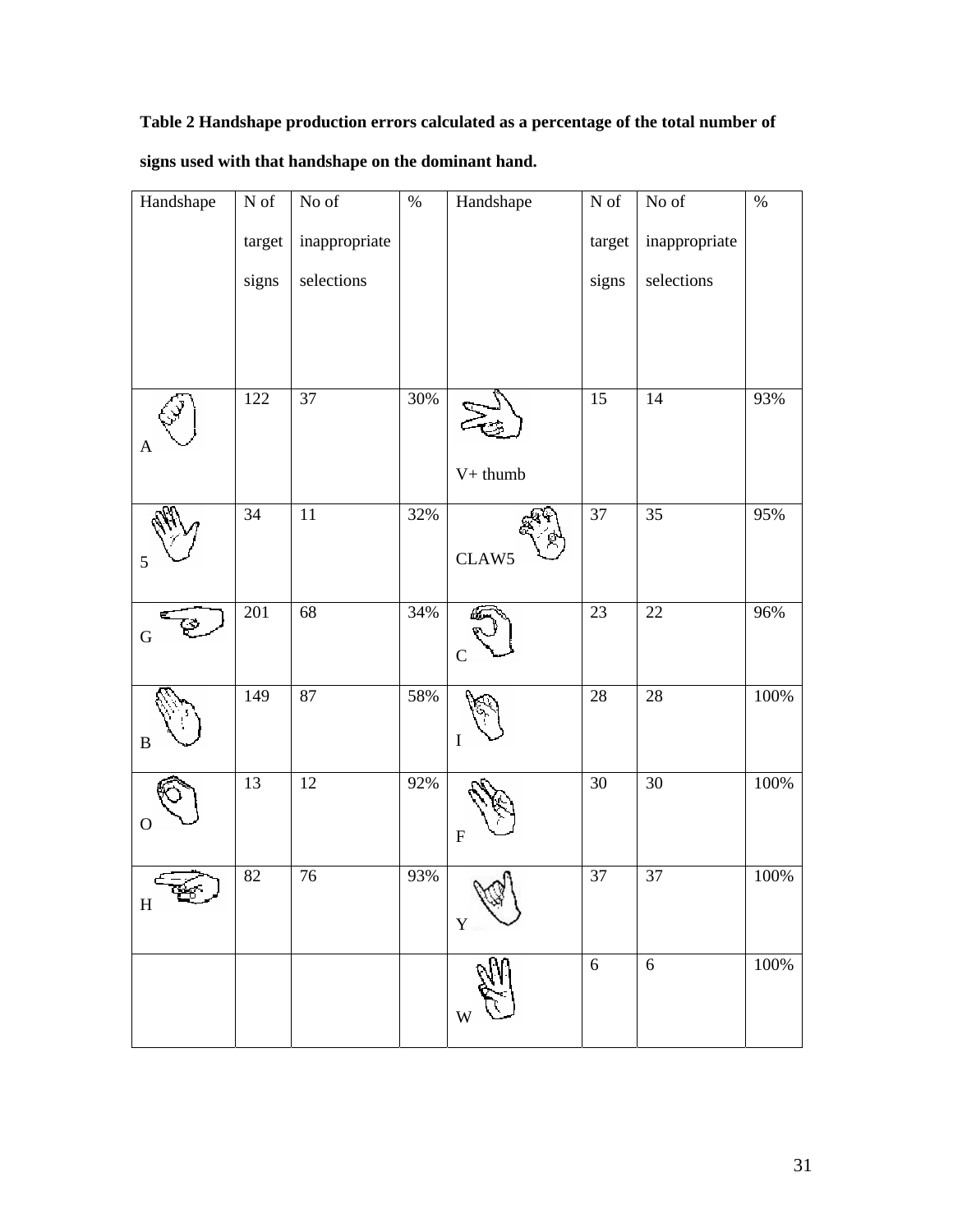**Table 3 Groups of substituted handshapes made when the child was attempting to form** 

**different target handshapes.** 

| Target      | Substitute handshapes                       |
|-------------|---------------------------------------------|
| Handshape   |                                             |
| H           | , LAX $5$<br>${\bf G}$<br>B                 |
| $\bf I$     | $\mathbf{A}$<br>${\bf G}$<br>$\bf{B}$       |
| Y           | Ç<br>LAX <sub>5</sub><br>, A<br>$\mathbf G$ |
| ${\bf F}$   | LAX <sub>5</sub><br>, G<br>, 0              |
| $V+$ thumb  | CLAW 5<br>LAX 5,                            |
| CLAW5       | LAX5<br>, 5<br>, ${\bf B}$<br>, ${\bf G}$   |
| $\mathbf 0$ | LAX 5 $\mathbb{C}$ , A $\vee$ , 5           |
| W           | LAX <sub>5</sub><br>5                       |
| C           | , LAX5<br>, 5<br>$\, {\bf B}$<br>, A        |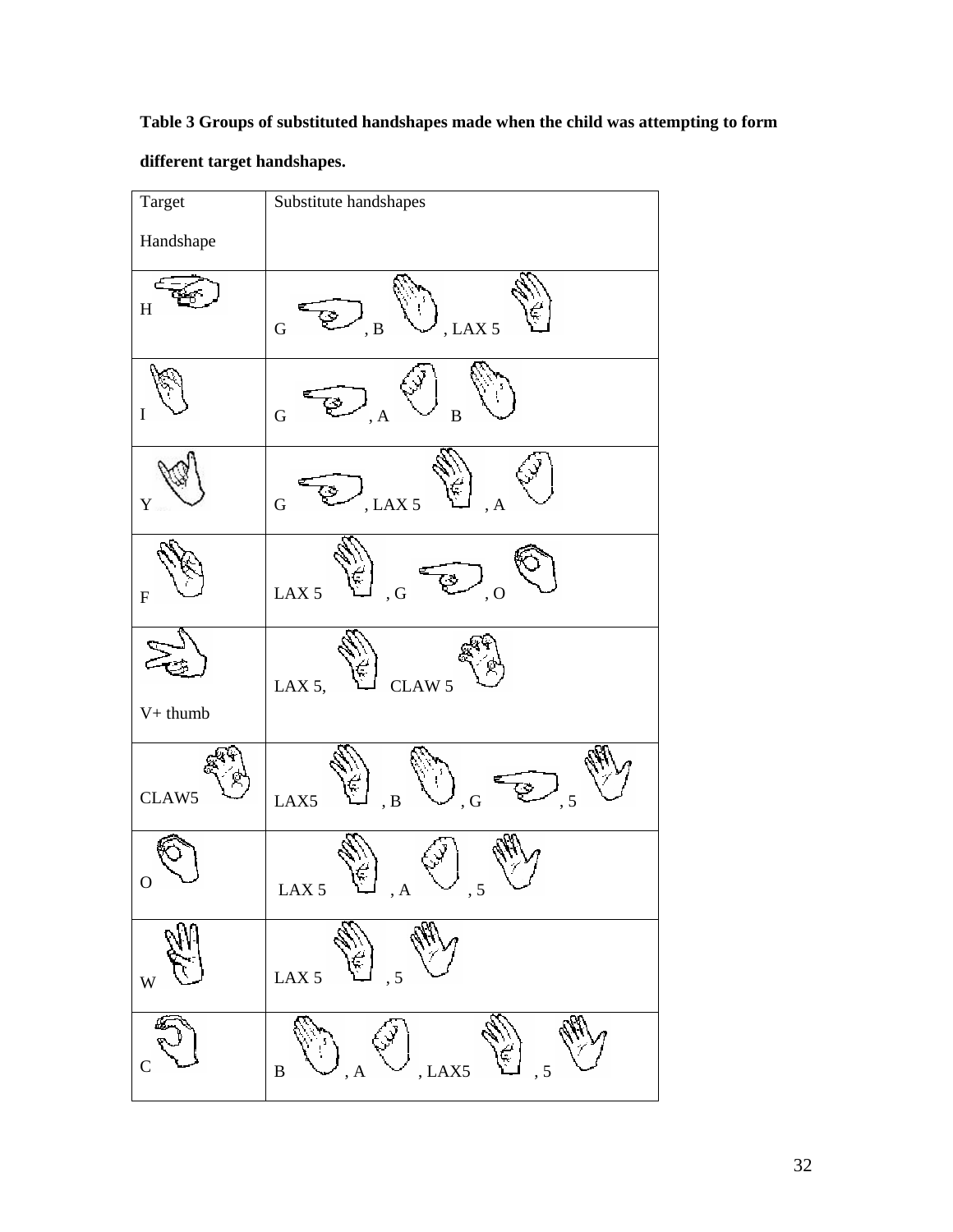# **Table 4 Errors in path of movement.**

| Path of movement | No of | No of child | Percentage |
|------------------|-------|-------------|------------|
|                  | signs | forms       | errors     |
| Hold             | 122   | 19          | 16%        |
| Forward-back     | 193   | 78          | 40%        |
| Up-down          | 406   | 207         | 51%        |
| Circular         | 189   | 158         | 83%        |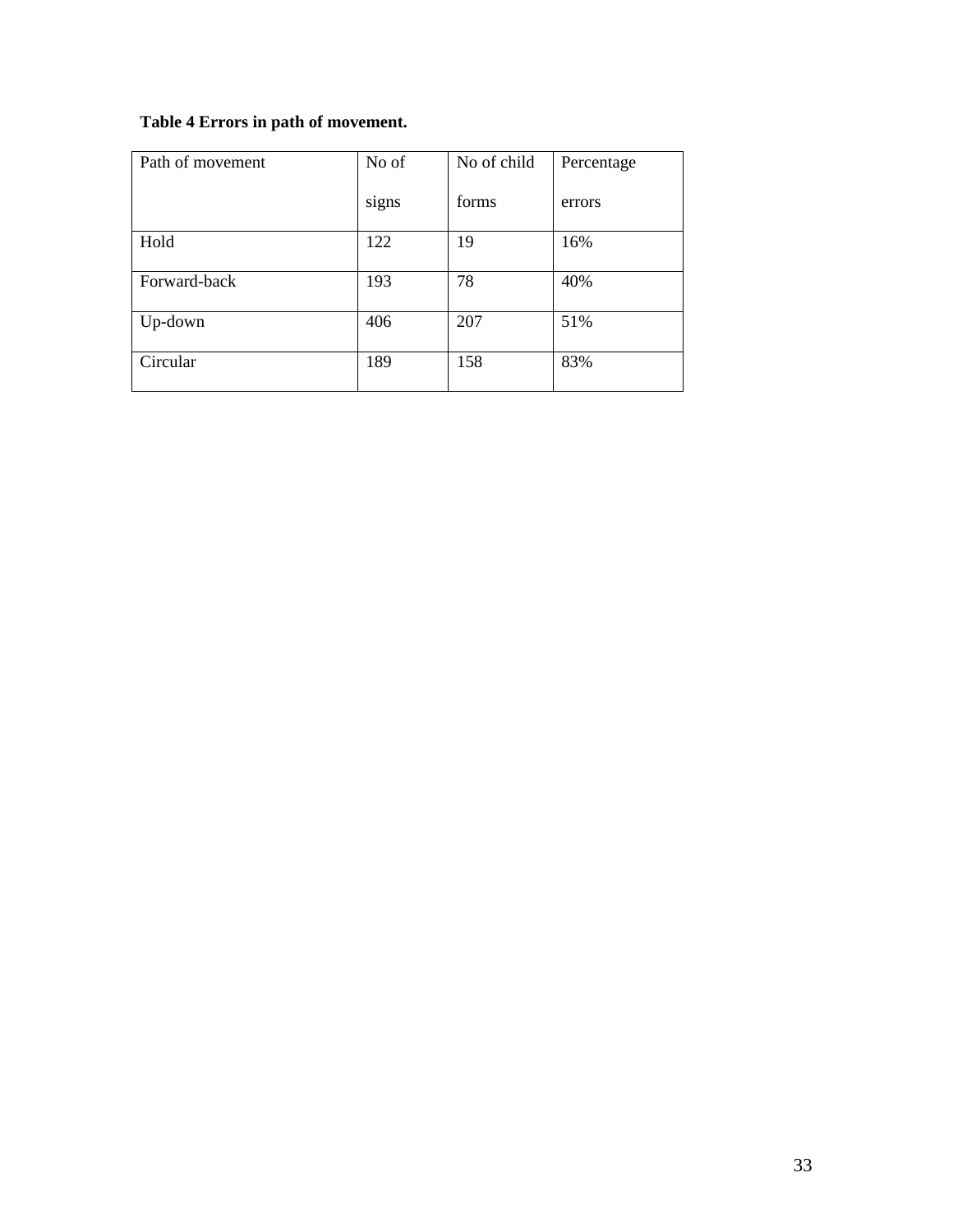# **Table 5 Hand-internal movements**

| Movement type | No of | No of child    | Percentage |
|---------------|-------|----------------|------------|
|               | signs | forms          | errors     |
| Wrist bend    | 19    | $\overline{2}$ | 10%        |
| Open-close    | 124   | 38             | 31%        |
| Wiggle        | 6     | 3              | 50%        |
| Finger flick  | 44    | 44             | 100%       |
| Rub           | 5     | 5              | 100%       |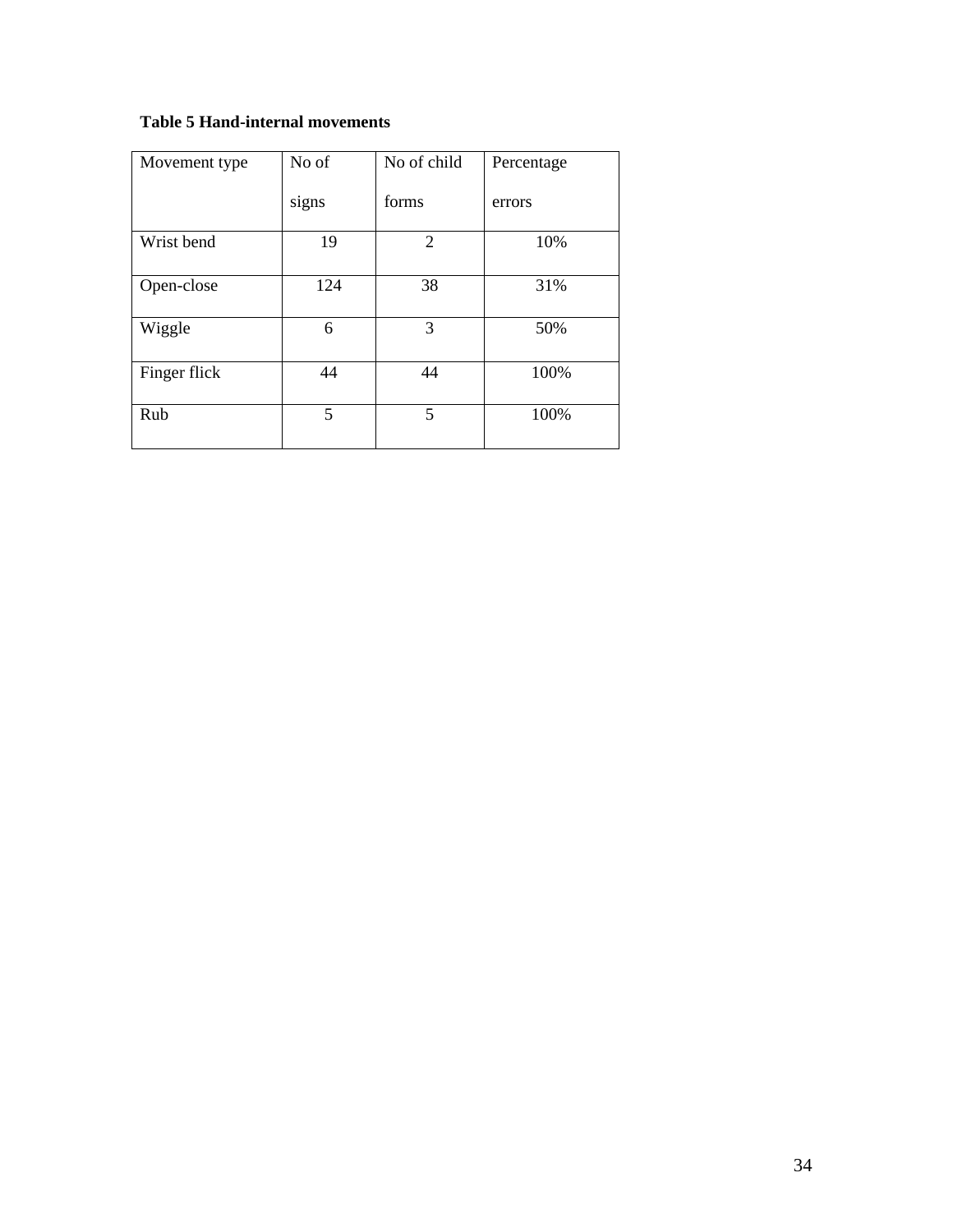## **Figure captions**

Figure 1. A minimal phonological pair in BSL differing on the location part of the sign – the forehead in NAME (left) and the chin in AFTERNOON. The sign moves outward from both locations. All other parts of the sign are identical.

- Figure 3. Changes in the location of signs. Figures refer to the number of signs attempted at that location, number of errors and % error.
- Figure 4. Deletion of hand-internal movement (hand-close) in the sign THROW. In the adult target on the left the hand opens as the sign moves forward. In the child's sign only the forward movement is retained.
- Figure 5. Handshape substitution in the sign CHERRY. The adult target handshape (*V*) on the left is replaced in the child form with a *G* handshape

Figure 2.The different types of path and hand-internal combinations attempted by the child.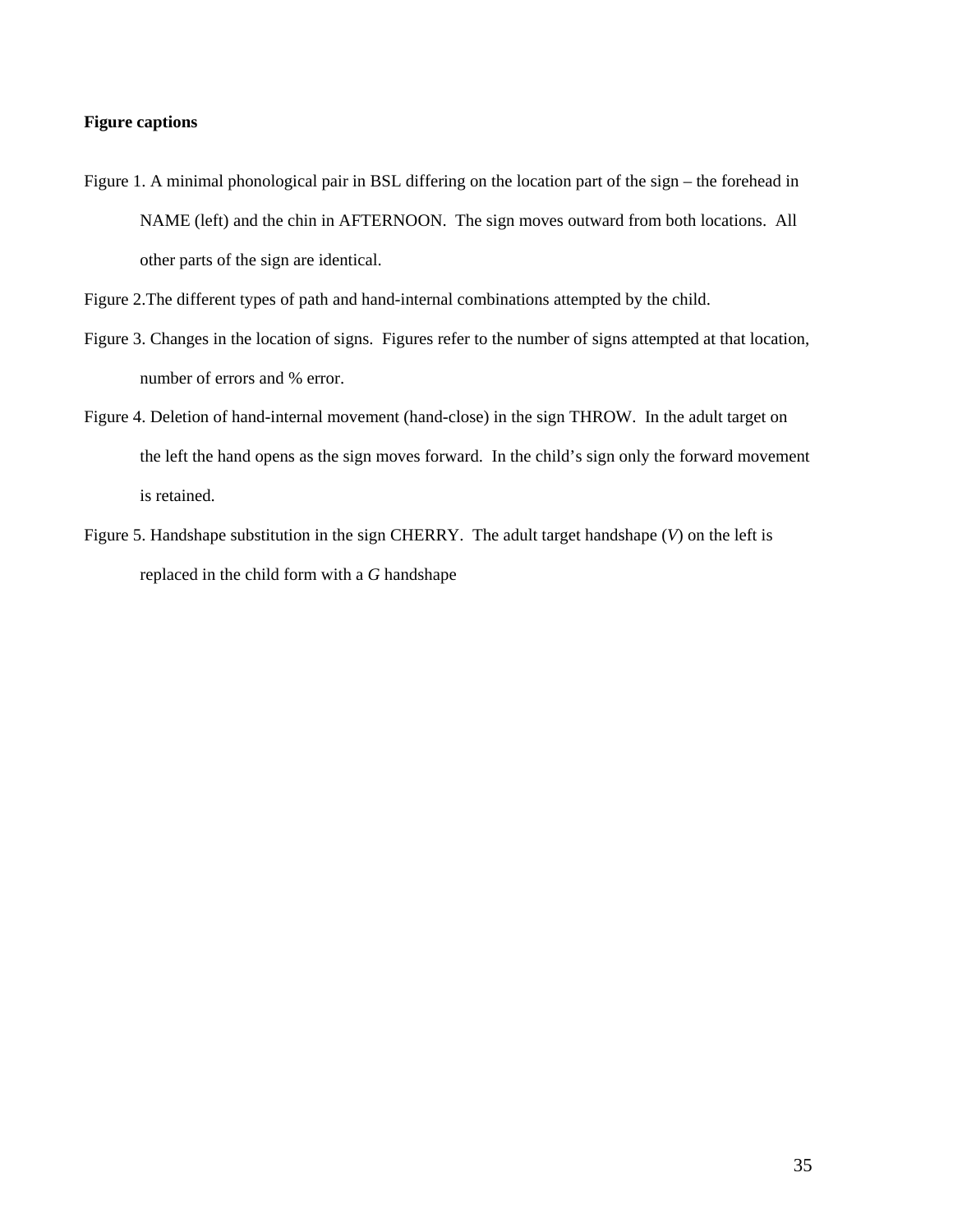

Fig. 1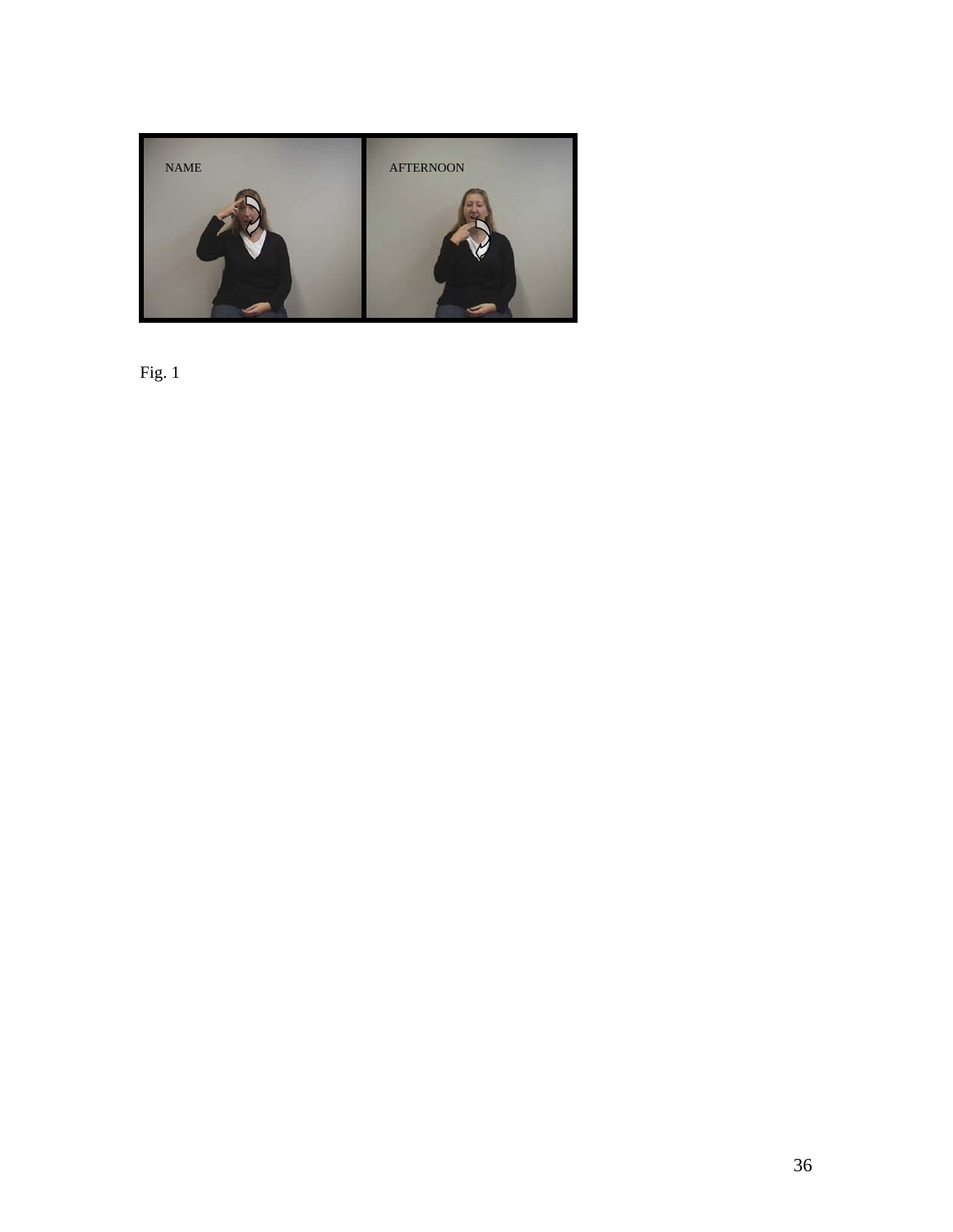

Fig. 2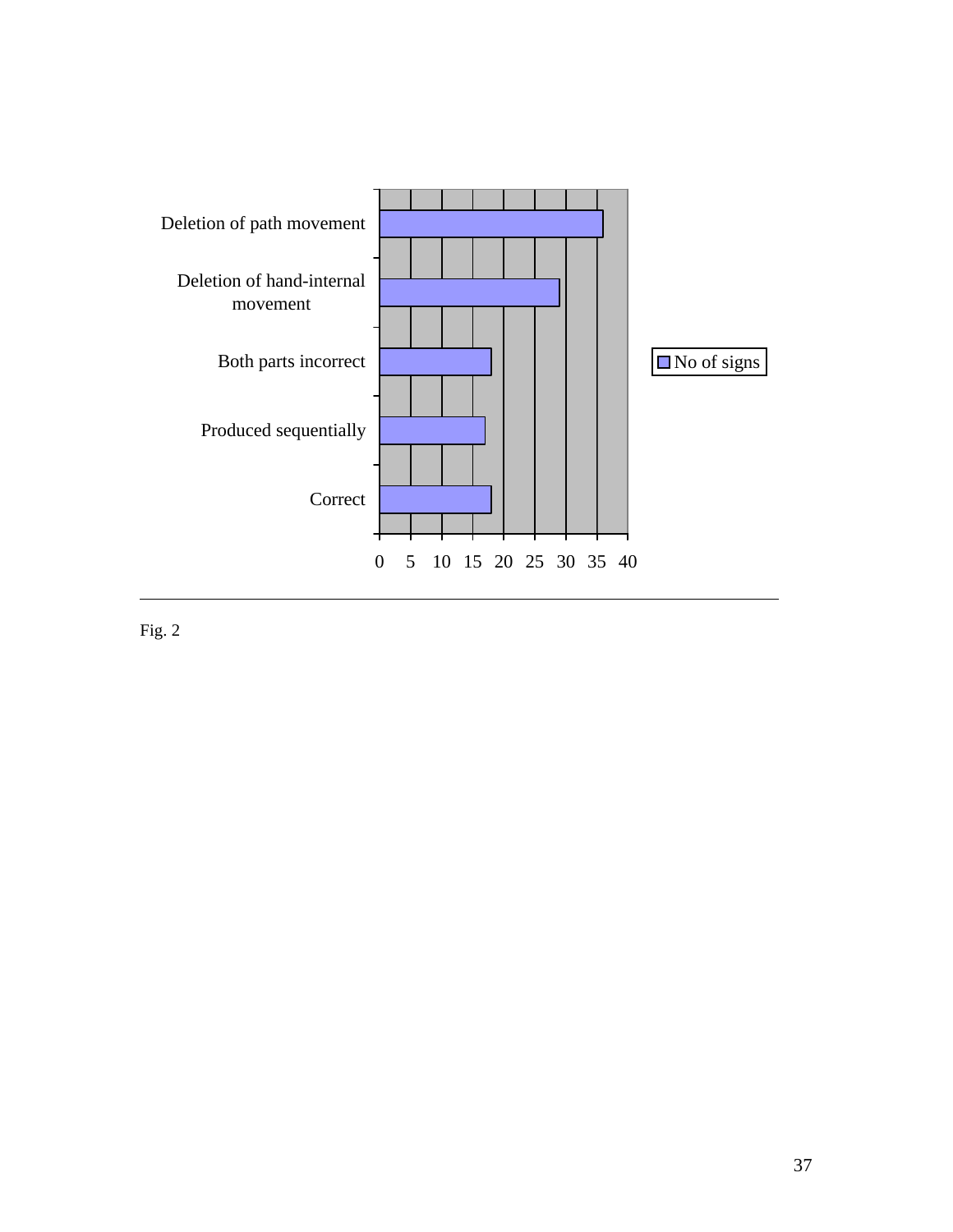

Fig.3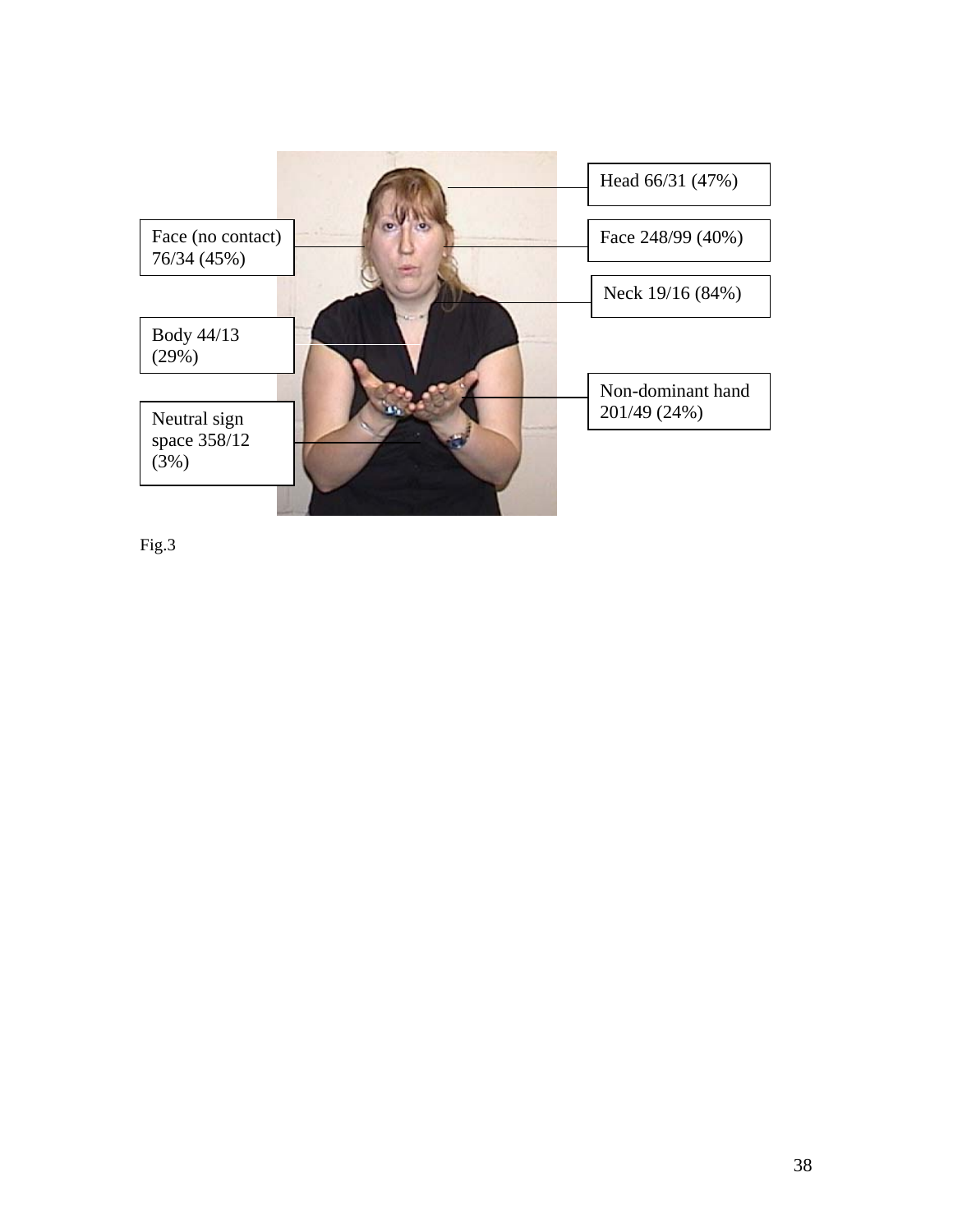

Fig. 4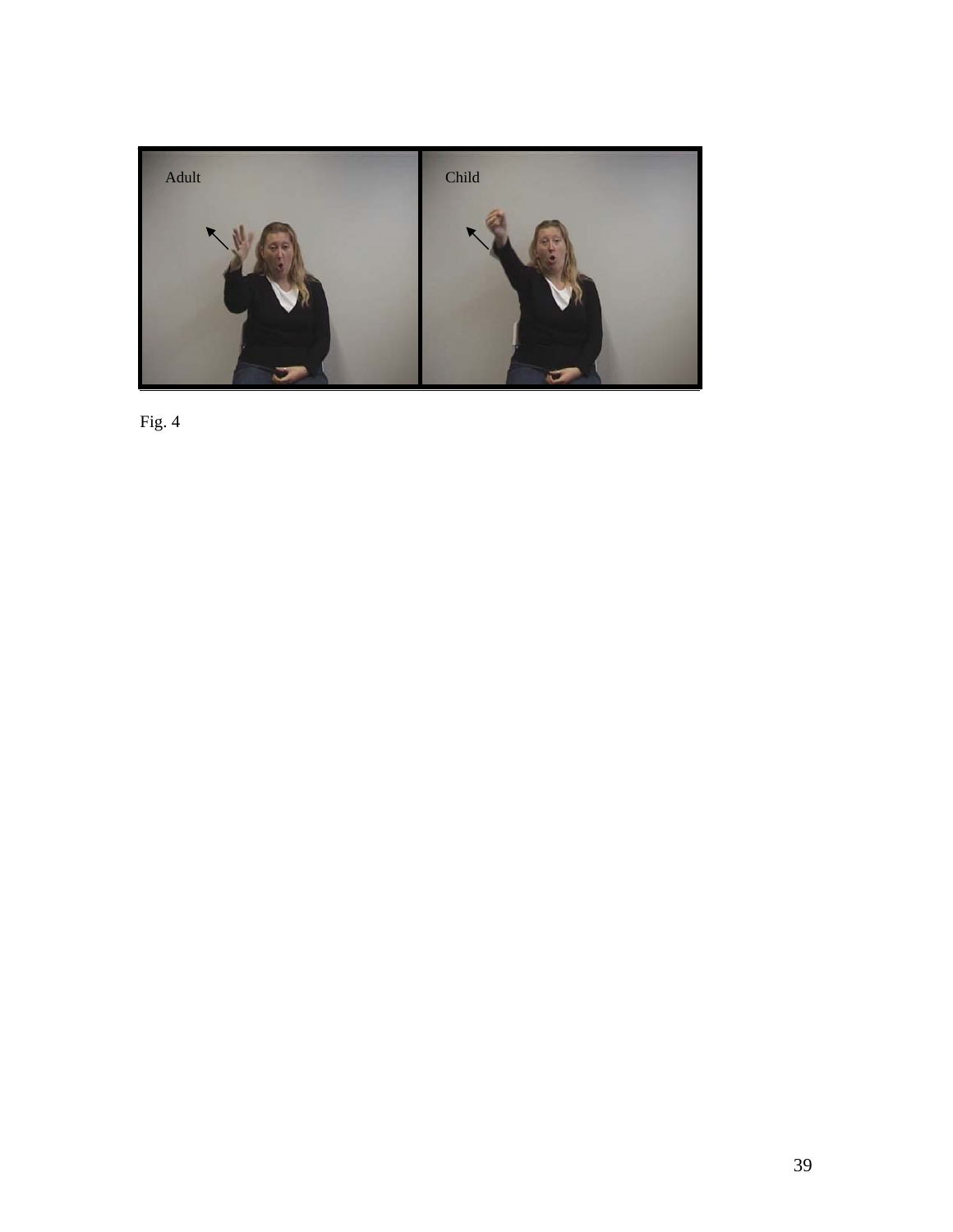